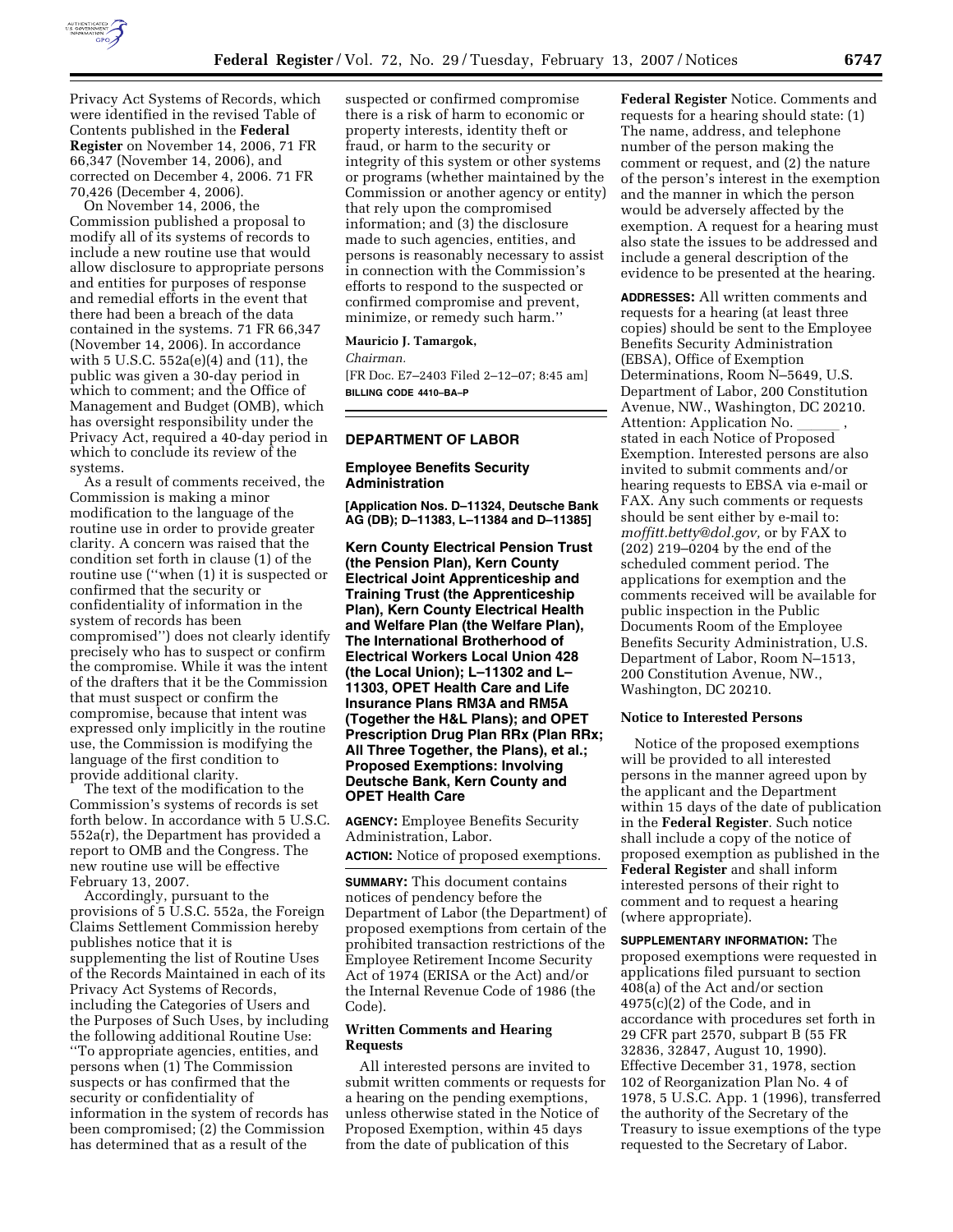Therefore, these notices of proposed exemption are issued solely by the Department.

The applications contain representations with regard to the proposed exemptions which are summarized below. Interested persons are referred to the applications on file with the Department for a complete statement of the facts and representations.

# **Deutsche Bank AG (DB), Located in Germany, With Affiliates in New York, New York and Other Locations**

#### [Application No. D–11324]

## *Proposed Exemption*

Under the authority of section 408(a) of the Employee Retirement Income Security Act of 1974 (the Act) and section 4975(c)(2) of the Internal Revenue Code of 1986 (the Code) and in accordance with the procedures set forth in 29 CFR part 2570, subpart B (55 FR 32836, 32847, August 10, 1990), the Department of Labor (the Department) is considering granting an exemption to DB and its affiliates (the Applicants) which will supersede Prohibited Transaction Exemption 2003–24 (PTE 2003–24) (68 FR 48637, August 14, 2003, *as amended,* 68 FR 55993, September 29, 2003).1

#### Section I—Transactions

If the proposed exemption is granted, the restrictions of section 406 of the Act and the sanctions resulting from the application of section 4975 of the Code, by reason of section  $4975(c)(1)(A)$ through (F) of the Code, shall not apply:

(a) To the purchase of certain securities (the Securities), as defined, below in section III(h), by an asset management affiliate of DB, as ''affiliate'' is defined, below, in section III(c), from any person other than such asset management affiliate of DB or any affiliate thereof, during the existence of an underwriting or selling syndicate with respect to such Securities, where a broker-dealer affiliated with DB (the Affiliated Broker-Dealer), as defined, below, in section III(b), is a manager or member of such syndicate and the asset management affiliate of DB purchases such Securities, as a fiduciary:

(1) On behalf of an employee benefit plan or employee benefit plans (Client Plan(s)), as defined, below, in section III(e) and/or on behalf of a Master Trust or Master Trusts (Master Trust(s)), as defined, below, in section III(o); or

(2) On behalf of Client Plans, Master Trusts, and/or In-House Plans, as defined, below, in section III(q), which are invested in a pooled fund or in pooled funds (Pooled Fund(s)), as defined, below, in section III(f); or

(3) On behalf of Client Plans, Master Trusts, and/or In-House Plans which are invested in a fund or in funds (Advised Fund(s)), as defined, below, in section III(a); provided that the conditions as set forth, below, in section II, are satisfied. (An affiliated underwriter transaction (AUT)); and/or

(b) to the purchase of Securities by an asset management affiliate of DB from any person other than such asset management affiliate of DB or any affiliate thereof, where a trustee affiliated with DB (the Affiliated Trustee), as defined, below, in section III(l), serves as a trustee of a trust that issued the Securities (whether or not such Securities are debt securities) or serves as an indenture trustee of Securities that are debt securities and where the asset management affiliate of DB purchases such Securities:

(1) On behalf of a Client Plan or Client Plans and/or on behalf of a Master Trust or Master Trusts; or

(2) On behalf of Client Plans, Master Trusts, and/or In-House Plans which are invested in a Pooled Fund or in Pooled Funds; or

(3) On behalf of Client Plans, Master Trusts, and/or In-House Plans which are invested in an Advised Fund or in Advised Funds; provided that the conditions as set forth, below, in section II, are satisfied (an affiliated trustee transaction (ATT)).2

#### Section II—Conditions

The proposed exemption is conditioned upon adherence to the material facts and representations described herein and upon satisfaction of the following requirements:

(a)(1) The Securities to be purchased are either—

(i) Part of an issue registered under the Securities Act of 1933 (the 1933 Act) (15 U.S.C. 77a *et seq.*). If the Securities to be purchased are part of an issue that is exempt from such registration requirement, such Securities:

(A) Are issued or guaranteed by the United States or by any person controlled or supervised by and acting as an instrumentality of the United States pursuant to authority granted by the Congress of the United States,

(B) Are issued by a bank,

(C) Are exempt from such registration requirement pursuant to a Federal statute other than the 1933 Act, or

(D) Are the subject of a distribution and are of a class which is required to be registered under section 12 of the Securities Exchange Act of 1934 (the 1934 Act) (15 U.S.C. 781), and are issued by an issuer that has been subject to the reporting requirements of section 13 of the 1934 Act (15 U.S.C. 78m) for a period of at least ninety (90) days immediately preceding the sale of such Securities and that has filed all reports required to be filed thereunder with the Securities and Exchange Commission (SEC) during the preceding twelve (12) months; or

(ii) Part of an issue that is an Eligible Rule 144A Offering, as defined in SEC Rule 10f–3 (17 CFR 270.10f–3(a)(4)). Where the Eligible Rule 144A Offering of the Securities is of equity securities, the offering syndicate shall obtain a legal opinion regarding the adequacy of the disclosure in the offering memorandum;

(2) The Securities to be purchased are purchased prior to the end of the first day on which any sales are made, pursuant to that offering, at a price that is not more than the price paid by each other purchaser of the Securities in that offering or in any concurrent offering of the Securities, except that—

(i) If such Securities are offered for subscription upon exercise of rights, they may be purchased on or before the fourth day preceding the day on which the rights offering terminates; or

(ii) If such Securities are debt securities, they may be purchased at a price that is not more than the price paid by each other purchaser of the Securities in that offering or in any concurrent offering of the Securities and may be purchased on a day subsequent to the end of the first day on which any sales are made, pursuant to that offering, provided that the interest rates, as of the date of such purchase, on comparable debt securities offered to the public subsequent to the end of the first day on which any sales are made and prior to the purchase date are less than the interest rate of the debt Securities being purchased; and

(3) The Securities to be purchased are offered pursuant to an underwriting or selling agreement under which the members of the syndicate are committed to purchase all of the Securities being offered, except if—

(i) Such Securities are purchased by others pursuant to a rights offering; or

(ii) Such Securities are offered pursuant to an over-allotment option.

<sup>1</sup>For a discussion of how this proposed exemption will affect other applicants that are entitled to relief under PTE 2003–24, see the discussion in paragraph number 4 in the Summary of Facts and Representations of this proposed exemption.

<sup>2</sup>For purposes of this proposed exemption, an In-House Plan may engage in AUT's and ATT's only through investment in a Pooled Fund or an Advised Fund.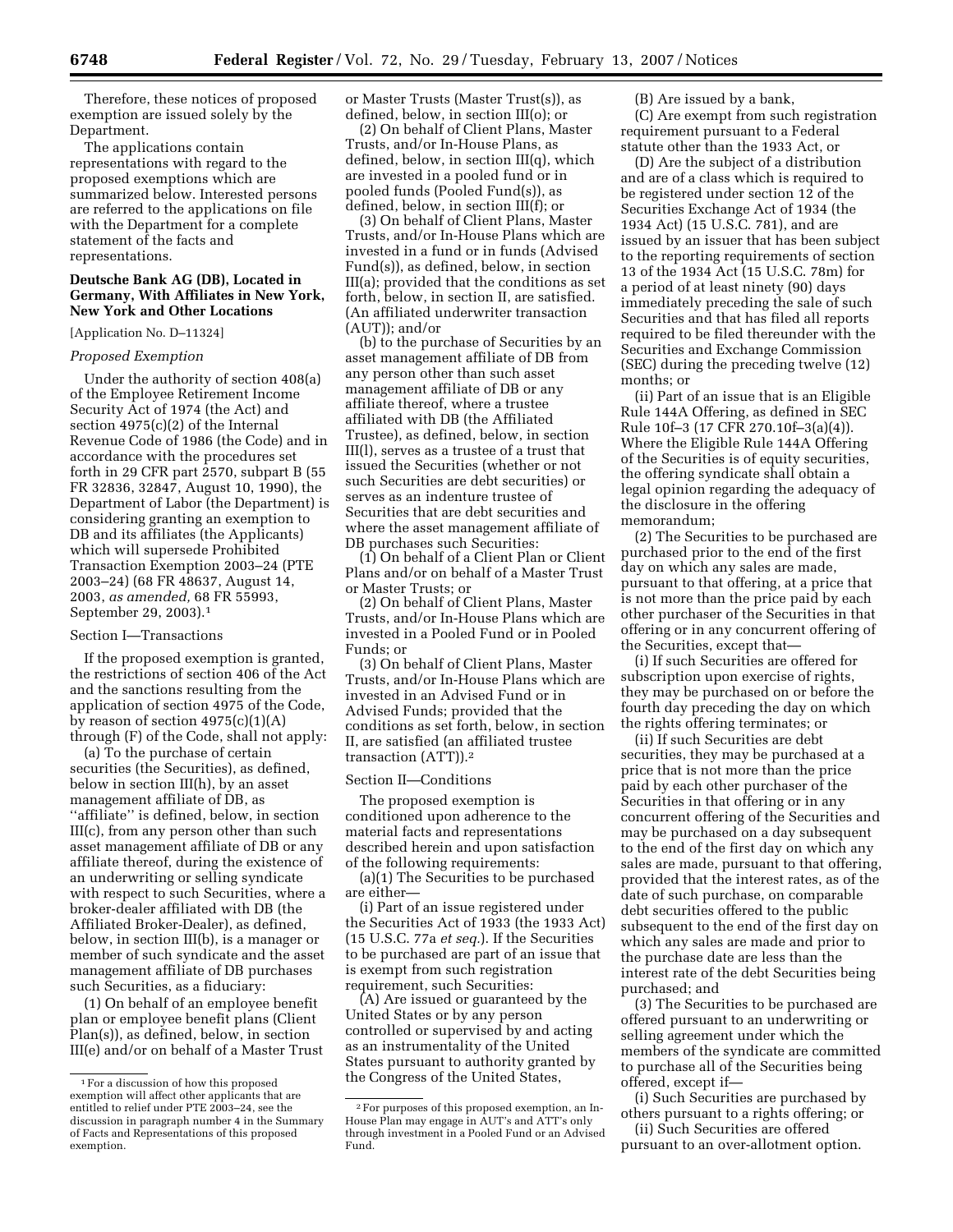(b) The issuer of the Securities to be purchased pursuant to this exemption must have been in continuous operation for not less than three years, including the operation of any predecessors, unless the Securities to be purchased—

(1) Are non-convertible debt securities rated in one of the four highest rating categories by Standard & Poor's Rating Services, Moody's Investors Service, Inc., FitchRatings, Inc., Dominion Bond Rating Service Limited, Dominion Bond Rating Service, Inc., or any successors thereto (collectively, the Rating Organizations); provided that none of the Rating Organizations rates such securities in a category lower than the fourth highest rating category; or

(2) Are debt securities issued or fully guaranteed by the United States or by any person controlled or supervised by and acting as an instrumentality of the United States pursuant to authority granted by the Congress of the United States; or

(3) Are debt securities which are fully guaranteed by a person (the Guarantor) that has been in continuous operation for not less than three years, including the operation of any predecessors, provided that such Guarantor has issued other securities registered under the 1933 Act; or if such Guarantor has issued other securities which are exempt from such registration requirement, such Guarantor has been in continuous operation for not less than three years, including the operation of any predecessors, and such Guarantor:

(a) Is a bank; or

(b) Is an issuer of securities which are exempt from such registration requirement, pursuant to a Federal statute other than the 1933 Act; or

(c) Is an issuer of securities that are the subject of a distribution and are of a class which is required to be registered under section 12 of the Securities Exchange Act of 1934 (the 1934 Act) (15 U.S.C. 781), and are issued by an issuer that has been subject to the reporting requirements of section 13 of the 1934 Act (15 U.S.C. 78m) for a period of at least ninety (90) days immediately preceding the sale of such securities and that has filed all reports required to be filed thereunder with the Securities and Exchange Commission (SEC) during the preceding twelve (12) months.

(c) The aggregate amount of Securities of an issue purchased, pursuant to this exemption, by the asset management affiliate of DB with: (i) The assets of all Client Plans and all Master Trusts; and (ii) the assets, calculated on a *pro-rata*  basis, of all Client Plans, Master Trusts, and In-House Plans investing in Pooled Funds managed by the asset

management affiliate of DB and investing in Advised Funds; and (iii) the assets of plans to which the asset management affiliate of DB renders investment advice within the meaning of 29 CFR 2510.3–21(c)) does not exceed:

 $(1)$  10 percent  $(10\%)$  of the total amount of such Securities being offered in an issue, if such Securities are equity securities;

(2) 35 percent (35%) of the total amount of such Securities being offered in an issue, if such Securities are debt securities rated in one of the four highest rating categories by at least one of the Rating Organizations; provided that none of the Rating Organizations rates such Securities in a category lower than the fourth highest rating category; or

(3) 25 percent (25%) of the total amount of such Securities being offered in an issue, if such Securities are debt securities rated in the fifth or sixth highest rating categories by at least one of the Rating Organizations; provided that none of the Rating Organizations rates such Securities in a category lower than the sixth highest rating category; and

(4) The assets of any single Client Plan, any Master Trust (and the assets of any Client Plans, any Master Trusts and any In-House Plans investing in Pooled Funds and in Advised Funds) may not be used to purchase any Securities being offered, if such Securities are debt securities rated lower than the sixth highest rating category by any of the Rating Organizations;

(5) Notwithstanding the percentage of Securities of an issue permitted to be acquired, as set forth in Section II(c)(1), (2), and (3), above, of this exemption, the amount of Securities in any issue (whether equity or debt securities) purchased, pursuant to this exemption, by the asset management affiliate of DB on behalf of any single Client Plan or any Master Trust, either individually or through investment, calculated on a *prorata* basis, in a Pooled Fund or Advised Fund may not exceed three percent (3%) of the total amount of such Securities being offered in such issue, and;

(6) If purchased in an Eligible Rule 144A Offering, the total amount of the Securities being offered for purposes of determining the percentages, described, above, in Section  $II(c)(1)$ — $(3)$  and  $(5)$ , is the total of:

(i) The principal amount of the offering of such class of Securities sold by underwriters or members of the selling syndicate to ''qualified institutional buyers'' (QIBs), as defined

in SEC Rule 144A (17 CFR 230.144A(a)(1)); plus

(ii) The principal amount of the offering of such class of Securities in any concurrent public offering.

(d) The aggregate amount to be paid by any single Client Plan or Master Trust in purchasing any Securities which are the subject of this exemption, including any amounts paid by any Client Plan, Master Trust, or In-House Plan in purchasing such Securities through a Pooled Fund or an Advised Fund, calculated on a *pro-rata* basis, does not exceed three percent (3%) of the fair market value of the net assets of such Client Plan, Master Trust, or In-House Plan, as of the last day of the most recent fiscal quarter of such Client Plan, Master Trust, or In-House Plan prior to such transaction.

(e) The covered transactions are not part of an agreement, arrangement, or understanding designed to benefit the asset management affiliate of DB or an affiliate.

(f) If the transaction is an AUT, the Affiliated Broker-Dealer does not receive, either directly, indirectly, or through designation, any selling concession, or other compensation or consideration that is based upon the amount of Securities purchased by any single Client Plan or Master Trust or that is based on the amount of Securities purchased by Client Plans, Master Trusts, or In-House Plans through Pooled Funds or Advised Funds, pursuant to this exemption. In this regard, the Affiliated Broker-Dealer may not receive, either directly or indirectly, any compensation or consideration that is attributable to the fixed designations generated by purchases of the Securities by the asset management affiliate of DB on behalf of any single Client Plan or Master Trust or any Client Plan, Master Trust, or In-House Plan in Pooled Funds or Advised Funds.

(g) If the transaction is an AUT, (1) The amount the Affiliated Broker-Dealer receives in management, underwriting, or other compensation or consideration is not increased through an agreement, arrangement, or understanding for the purpose of compensating the Affiliated Broker-Dealer for foregoing any selling concessions for those Securities sold pursuant to this exemption. Except as described above, nothing in this Section II(g)(1) shall be construed as precluding the Affiliated Broker-Dealer from receiving management fees for serving as manager of the underwriting or selling syndicate, underwriting fees for assuming the responsibilities of an underwriter in the underwriting or selling syndicate, or other compensation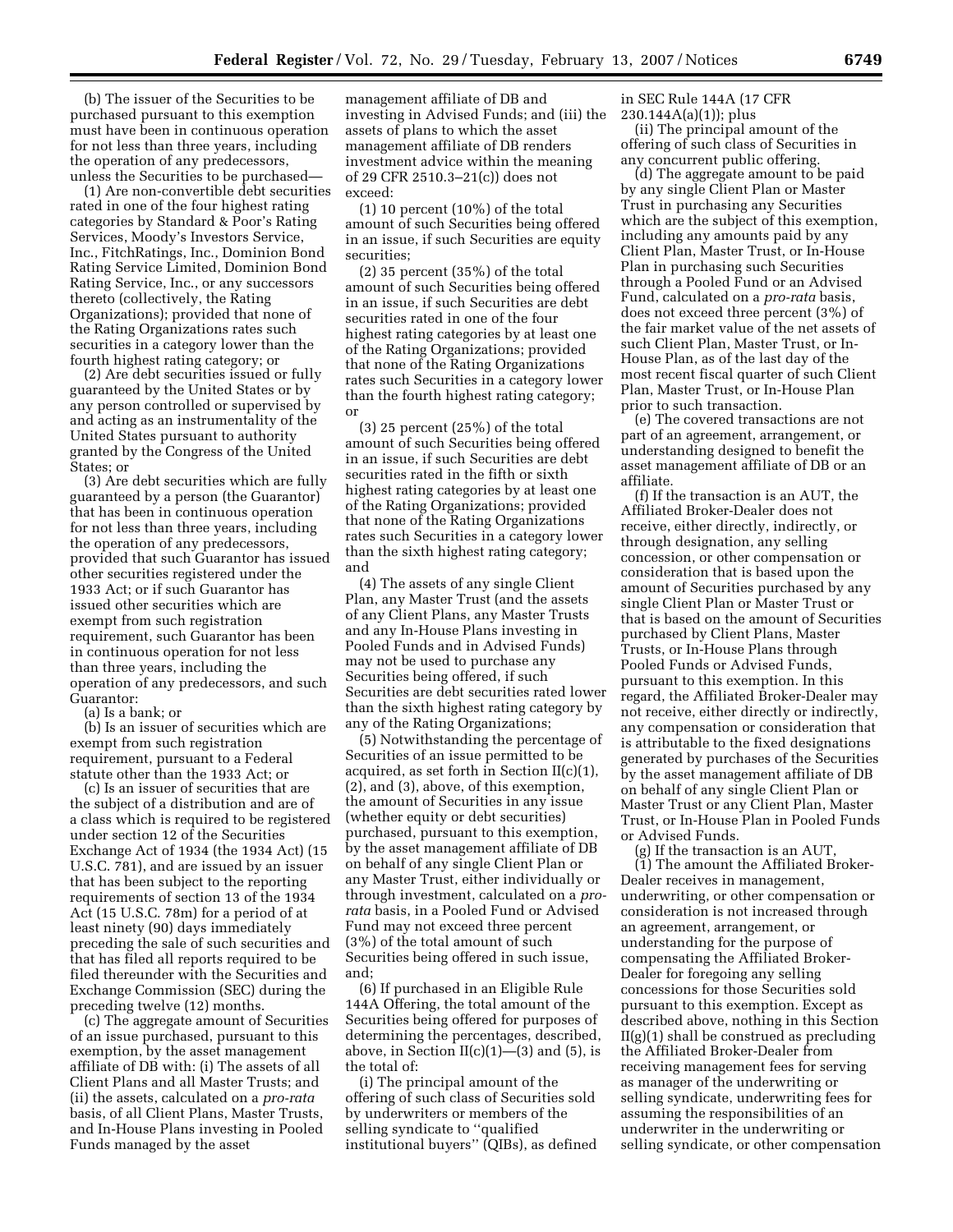or consideration that is not based upon the amount of Securities purchased by the asset management affiliate of DB on behalf of any single Client Plan or Master Trust or on behalf of any Client Plan, Master Trust, or In-House Plan participating in Pooled Funds and in Advised Funds, pursuant to this exemption; and

(2) The Affiliated Broker-Dealer shall provide to the asset management affiliate of DB a written certification, signed by an officer of the Affiliated Broker-Dealer, stating the amount that the Affiliated Broker-Dealer received in compensation or consideration during the past quarter, in connection with any offerings covered by this exemption, was not adjusted in a manner inconsistent with Section II(e), (f), or (g) of this exemption.

(h) The covered transactions are performed under a written authorization executed in advance by an independent fiduciary of each single Client Plan (the Independent Fiduciary), as defined, below, in Section III(g), or by a master trustee (the Master Trustee), as defined, below, in Section III(n), of each Master Trust).

If an Independent Fiduciary acting on behalf of a single Client Plan (or if a Master Trustee acting on behalf of a Master Trust, as the case may be) executed a written authorization with respect of AUTs, as required under another prohibited transaction exemption covering the same asset management affiliate of DB, prior to publication of this exemption in the **Federal Register**, the written authorization requirement of this Section II(h) shall be deemed satisfied with respect to ATTs and AUTs, if such asset management affiliate of DB provides to the same Independent Fiduciary (or the same Master Trustee) the materials described, below in Section II(i), together with a termination form expressly providing an election for the Independent Fiduciary (or Master Trustee) to terminate the authorization with respect to AUTs or ATTs, or both, and a statement to the effect that the asset management affiliate of DB proposes to engage in ATTs on a specified date, unless the Independent Fiduciary (or Master Trustee) signs and returns the termination form to such asset management affiliate of DB prior to such specified date. Such specified date shall not be less than 45 days after the date the asset management affiliate of DB sent the notice of the intent to engage in ATTs to the Independent Fiduciary (or to the Master Trustee).

(i) Prior to the execution by an Independent Fiduciary of a single Client Plan (or by a Master Trustee of a Master

Trust, as the case may be) of the written authorization described, above, in Section II(h), the following information and materials (which may be provided electronically) must be provided by the asset management affiliate of DB to such Independent Fiduciary (and to such Master Trustee):

(1) A copy of the Notice of Proposed Exemption (the Notice) and a copy of the final exemption as published in the **Federal Register**; and

(2) Any other reasonably available information regarding the covered transactions that such Independent Fiduciary (or such Master Trustee) requests the asset management affiliate of DB to provide.

(j) Subsequent to the initial authorization by an Independent Fiduciary of a single Client Plan (or by a Master Trustee of a Master Trust, as the case may be) permitting the asset management affiliate of DB to engage in the covered transactions on behalf of such single Client Plan (or on behalf of such Master Trust), the asset management affiliate of DB will continue to be subject to the requirement to provide within a reasonable period of time any reasonably available information regarding the covered transactions that the Independent Fiduciary (or the Master Trustee) requests the asset management affiliate of DB to provide.

(k)(1) In the case of an existing employee benefit plan investor (or existing Master Trust investor, or existing In-House Plan investor, as the case may be) in a Pooled Fund, such Pooled Fund may not engage in any covered transactions pursuant to this exemption, unless the asset management affiliate of DB provides the written information, as described, below, and within the time period described, below, in this Section II(k)(3), to the Independent Fiduciary of each such plan participating in such Pooled Fund (and to the Master Trustee of each such Master Trust and to the fiduciary of each such In-House Plan participating in such Pooled Fund).

(2) In the case of an existing employee benefit plan investor (or existing Master Trust investor or existing In-House Plan investor, as the case may be) in an Advised Fund, such Advised Fund may not engage in any covered transactions pursuant to this exemption, unless the asset management affiliate of DB provides the written information, as described, below, and within the time period described, below, in this Section  $II(k)(3)$ , to the fiduciary who establishes and maintains the Advised Fund (the Appointing Fiduciary), as defined, below, in Section III(m); provided that:

(i) Such Appointing Fiduciary is contractually obligated pursuant to a written agreement with the asset management affiliate of DB to distribute to the Independent Fiduciary of each such plan participating in such Advised Fund (and to the Master Trustee of each such Master Trust, and to the fiduciary of each such In-House Plan participating in such Advised Fund) the written information, described, below, in this Section II(k)(3); and (ii) after completing the distribution of such written information, such Appointing Fiduciary confirms in writing to the asset management affiliate of DB the date that the written information, described, below, in this Section  $II(k)(3)$ , was sent to the Independent Fiduciary of each such plan participating in such Advised Fund (and to the Master Trustee of each such Master Trust and to the fiduciary of each such In-House Plan participating in such Advised Fund).

(3) The following information and materials (which may be provided electronically) shall be provided by the asset management affiliate of DB not less than 45 days prior to such asset management affiliate of DB engaging in the covered transactions on behalf of a Pooled Fund or on behalf of an Advised Fund, as the case may be, pursuant to this exemption:

(i) A notice of the intent of such Pooled Fund or such Advised Fund to purchase Securities pursuant to this exemption, a copy of this Notice, and a copy of the final exemption, as published in the **Federal Register**;

(ii) Any other reasonably available information regarding the covered transactions that the Independent Fiduciary of a plan (or Master Trustee of a Master Trust or fiduciary of an In-House Plan) participating in a Pooled Fund requests the asset management affiliate of DB to provide or in the case of a plan (or Master Trust or In-House Plan) participating in an Advised Fund, any other reasonably available information that the Independent Fiduciary of such plan (or Master Trustee of such Master Trust or fiduciary of such In-House Plan) has requested the Appointing Fiduciary of such Advised Fund to provide; and

(iii) A termination form expressly providing an election for the Independent Fiduciary of a plan (or Master Trustee of a Master Trust or fiduciary of an In-House Plan) participating in a Pooled Fund or in an Advised Fund to terminate such plan's (or Master Trust's or In-House Plan's) investment in such Pooled Fund or in such Advised Fund without penalty to such plan (or to such Master Trust or to such In-House Plan). Such form shall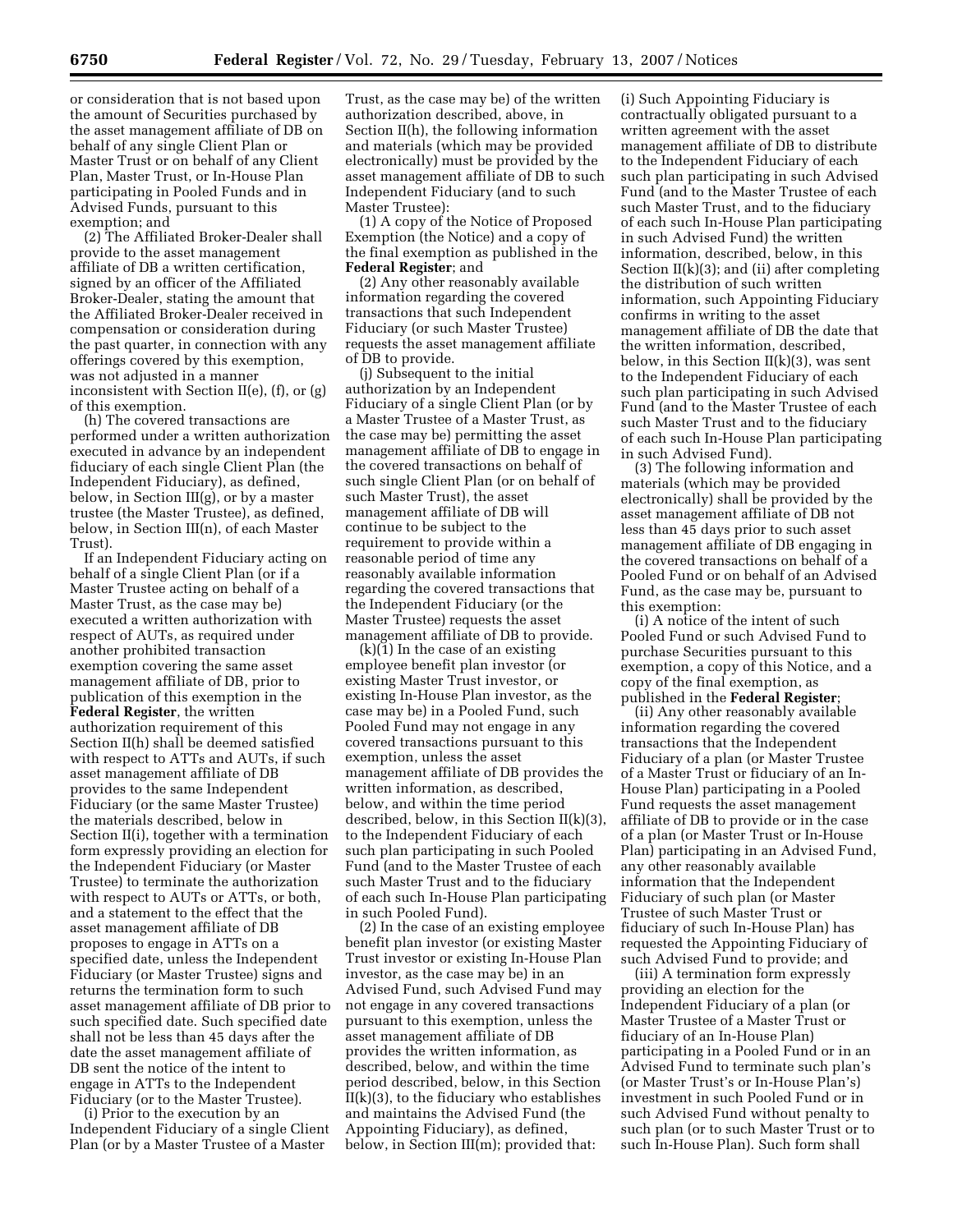include instructions specifying how to use the form. Specifically, the instructions will explain that such plan (or such Master Trust or such In-House Plan) has an opportunity to withdraw its assets from a Pooled Fund or an Advised Fund for a period of no more than 30 days after such plan's (or such Master Trust's or such In-House Plan's) receipt of the initial notice of intent, described, above, in Section II(k)(3)(i), and that the failure of the Independent Fiduciary of such plan (or Master Trustee of such Master Trust or fiduciary of such In-House Plan) to return the termination form to the asset management affiliate of DB in the case of a plan (or Master Trust or In-House Plan) participating in a Pooled Fund or to return the termination form to the Appointing Fiduciary in the case of a plan (or Master Trust or In-House Plan) in an Advised Fund by the specified date shall be deemed to be an approval by such plan (or such Master Trust or such In-House Plan) of its participation in the covered transactions as an investor in such Pooled Fund or in such Advised Fund.

Further, the instructions will identify DB, the asset management affiliate of DB, the Affiliated Broker-Dealer, and the Affiliated Trustee and will provide the address of the asset management affiliate of DB and the address of the Appointing Fiduciary, if applicable. The instructions will state that this exemption may be unavailable, unless the fiduciary of each plan (and the Master Trustee of each Master Trust) participating in the covered transactions as an investor in a Pooled Fund or as an investor in an Advised Fund is, in fact, independent of DB, the asset management affiliate of DB, the Affiliated Broker-Dealer, and the Affiliated Trustee. The instructions will also state that the fiduciary of each such plan must advise the asset management affiliate of DB and the Appointing Fiduciary, if applicable, in writing, if it is not an ''Independent Fiduciary,'' as that term is defined, below, in Section III(g). The instructions will also state that each Master Trustee of a Master Trust must advise the asset management affiliate of DB and the Appointing Fiduciary, if applicable, in writing, if it is not ''independent,'' as the term, ''Master Trustee,'' is defined, below, in Section III(n).

For purposes of this Section II(k), the requirement that the fiduciary responsible for the decision to authorize the transactions described, above, in Section I of this exemption for each plan be independent of the asset management affiliate of DB shall not apply in the case of an In-House Plan.

(l)(1) In the case of each plan (and in the case of each Master Trust and each In-House Plan) whose assets are proposed to be invested in a Pooled Fund after such Pooled Fund has satisfied the conditions set forth in this exemption to engage in the covered transactions, the investment by such plan (or by such Master Trust or such In-House Plan) in the Pooled Fund is subject to the prior written authorization of an Independent Fiduciary representing such plan (or the prior written authorization by the Master Trustee of such Master Trust or by the fiduciary of such In-House Plan, as the case may be), following the receipt by such Independent Fiduciary of such plan (or by the Master Trustee of such Master Trust or the fiduciary of such In-House Plan, as the case may be) of the written information described, above, in Section II(k)(3)(i) and (ii).

(2) In the case of each plan (and in the case of each Master Trust and each In-House Plan) whose assets are proposed to be invested in an Advised Fund after such Advised Fund has satisfied the conditions set forth in this exemption to engage in the covered transactions:

(i) The investment by such plan (or Master Trust or In-House Plan) in such Advised Fund is subject to the prior written authorization of the Independent Fiduciary representing such plan (or the prior written authorization by the Master Trustee of such Master Trust or by the fiduciary of such In-House Plan, as the case may be), following the receipt by such Independent Fiduciary (or by such Master Trustee or by such fiduciary of such In-House Plan) of the written information described, above, in Section  $II(k)(3)(i)$  and (ii), which information the asset management affiliate of DB is required to provide, not less than 30 days prior to the investment of such plan (or such Master Trust or such In-House Plan) in such Advised Fund, to the Appointing Fiduciary of such Advised Fund; and

(ii) The investment by such plan (or Master Trust or In-House Plan) in such Advised Fund is subject further to the requirement that, pursuant to a written agreement with the asset management affiliate of DB, the Appointing Fiduciary is contractually obligated to distribute the written information described, above, in Section II(k)(3)(i) and (ii) to the Independent Fiduciary of each plan proposing to invest in such Advised Fund (or to the Master Trustee of each Master Trust or to the fiduciary of each In-House Plan proposing to invest in such Advised Fund, as the case may be) and is contractually obligated to confirm in writing to the asset management

affiliate of DB the date that such information was sent to the Independent Fiduciary of each plan (or Master Trustee of each Master Trust or fiduciary of each In-House Plan, as the case may be) proposing to invest in such Advised Fund, and is contractually obligated to confirm in writing to the asset management affiliate of DB the date that the Appointing Fiduciary obtained the written authorization of the Independent Fiduciary of each plan (or the Master Trustee of each Master Trust or fiduciary of each In-House Plan, as the case may be); provided that such date is not less than 30 days prior to the date of the investment by such plan (or Master Trust or In-House Plan, as the case may be) in such Advised Fund.

(3) For purposes of this Section II(l), the requirement that the fiduciary responsible for the decision to authorize the transactions described, above, in Section I of this exemption for each plan proposing to invest a Pooled Fund or in an Advised Fund be independent of DB and its affiliates shall not apply in the case of an In-House Plan.

(m)(1) Subsequent to the initial authorization by an Independent Fiduciary of a plan (or by a Master Trustee of a Master Trust or fiduciary of an In-House Plan) to invest in a Pooled Fund that engages in the covered transactions, the asset management affiliate of DB will continue to be subject to the requirement to provide within a reasonable period of time any reasonably available information regarding the covered transactions that the Independent Fiduciary of such plan (or the Master Trustee of such Master Trust or the fiduciary of such In-House Plan, as the case may be) requests the asset management affiliate of DB to provide; and

(2) Subsequent to the initial authorization by an Independent Fiduciary of a plan (or by a Master Trustee of a Master Trust or fiduciary of an In-House Plan) to invest in an Advised Fund that engages in the covered transactions, the asset management affiliate of DB will continue to be subject to the requirement to provide within a reasonable period of time to the Appointing Fiduciary any reasonably available information regarding the covered transactions that the Independent Fiduciary of such Plan (or the Master Trustee of such Master Trust or the fiduciary of such In-House Plan, as the case may be) requests the Appointing Fiduciary to provide.

(n) At least once every three months, and not later than 45 days following the three (3) month period, the asset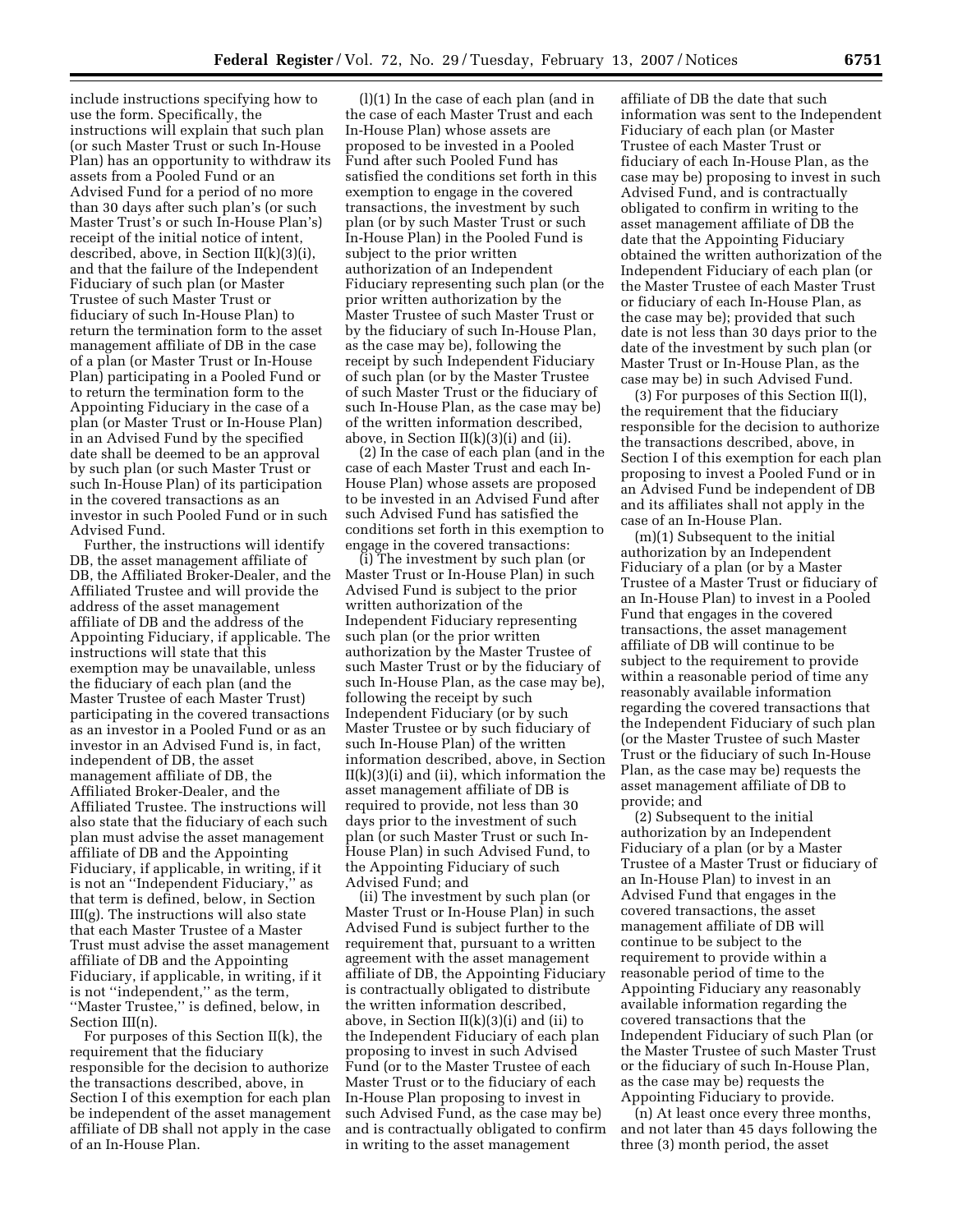management affiliate of DB shall furnish:

(1) In the case of each single Client Plan (and in the case of each Master Trust) that engages in the covered transactions, the information described, below, in this Section II(n)(4)–(8), to the Independent Fiduciary of each such single Client Plan (and to the Master Trustee of each such Master Trust, as the case may be).

(2) In the case of each Pooled Fund in which a Client Plan (or in which a Master Trust or in which an In-House Plan) invests, the information described, below, in this Section  $II(n)(4)–(7)$  and (9), to the Independent Fiduciary of each such Client Plan (and to the Master Trustee of each such Master Trust and to the fiduciary of each such In-House Plan) invested in such Pooled Fund.

(3) In the case of each Advised Fund in which a Client Plan (or in which a Master Trust or in which an In-House Plan) invests, the information described, below, in this Section  $II(n)(4)–(7)$  and (9), to the Appointing Fiduciary of such Advised Fund who is contractually obligated to distribute such information, not later than 30 days following receipt of such information, to the Independent Fiduciary of each such Client Plan (and to the Master Trustee of each such Master Trust and to the fiduciary of each such In-House Plan) invested in such Advised Fund, and is contractually obligated to confirm in writing to DB the date when such distribution was sent to the Independent Fiduciary of each such Client Plan (and to the Master Trustee of each such Master Trust and to the fiduciary of each such In-House Plan) invested in such Advised Fund).

(4) A quarterly report (a Quarterly Report) (which may be provided electronically) which discloses all the Securities purchased pursuant to the exemption during the period to which such report relates on behalf of the Client Plan, Master Trust, In-House Plan, Pooled Fund, or Advised Fund to which such report relates and which discloses the terms of each of the transactions described in such report, including:

(i) The type of Securities (including the rating of any Securities which are debt securities) involved in each transaction;

(ii) The price at which the Securities were purchased in each transaction;

(iii) The first day on which any sale was made during the offering of the Securities;

(iv) The size of the issue of the Securities involved in each transaction;

(v) The number of Securities purchased by the asset management affiliate of DB for the Client Plan, Master Trust, In-House Plan, Pooled Fund, or Advised Fund to which the transaction relates;

(vi) The identity of the underwriter from whom the Securities were purchased for each transaction;

(vii) In the case of an AUT, the underwriting spread in each transaction (*i.e.*, the difference, between the price at which the underwriter purchases the securities from the issuer and the price at which the securities are sold to the public);

(viii) In the case of an ATT, the basis upon which the Affiliated Trustee was compensated in each transaction;

(ix) The price at which any of the Securities purchased during the period to which such report relates were sold; and

(x) The market value at the end of the period to which such report relates of the Securities purchased during such period and not sold;

(5) The Quarterly Report contains: (i) In the case of AUTs, a representation that the asset management affiliate of DB has received a written certification signed by an officer of the Affiliated Broker-Dealer, as described, above, in Section  $II(g)(2)$ , affirming that, as to each AUT covered by this exemption during the past quarter, the Affiliated Broker-Dealer acted in compliance with Section II(e), (f), and (g) of this exemption, and a representation that copies of such certifications will be provided upon request, and

(ii) In the case of ATTs, a representation of the asset management affiliate of DB, affirming that, as to each ATT, the transaction was not part of an agreement, arrangement, or understanding designed to benefit the Affiliated Trustee;

(6) A disclosure in the Quarterly Report that states that any other reasonably available information regarding a covered transaction that an Independent Fiduciary (or Master Trustee or fiduciary of an In-House Plan) requests will be provided, including, but not limited to:

(i) The date on which the Securities were purchased on behalf of the Client Plan (or Master Trust or In-House Plan) to which the disclosure relates (including Securities purchased by Pooled Funds or Advised Funds in which such Client Plan, (or such Master Trust or such In-House Plan) invests;

(ii) The percentage of the offering purchased on behalf of all Client Plans and Master Trusts (and the pro-rata percentage purchased on behalf of Client Plans, Master Trusts, and In-House Plans investing in Pooled Funds or Advised Funds); and

(iii) The identity of all members of the underwriting syndicate;

(7) The Quarterly Report discloses any instance during the past quarter where the asset management affiliate of DB was precluded for any period of time from selling Securities purchased under this exemption in that quarter because of its status as an affiliate of an Affiliated Broker-Dealer or of an Affiliated Trustee and the reason for this restriction;

(8) Explicit notification, prominently displayed in each Quarterly Report sent to the Independent Fiduciary of each single Client Plan (and to the Master Trustee of each Master Trust) that engages in the covered transactions that the authorization to engage in such covered transactions may be terminated, without penalty to such single Client Plan (or such Master Trust), within five (5) days after the date that the Independent Fiduciary of such single Client Plan (or the Master Trustee of such Master Trust) informs the person identified in such notification that the authorization to engage in the covered transactions is terminated; and

(9) Explicit notification, prominently displayed in each Quarterly Report sent to the Independent Fiduciary of each Client Plan (and to the Master Trustee of each Master Trust and to the fiduciary of each In-House Plan) that engages in the covered transactions through a Pooled Fund or an Advised Fund that the investment in such Pooled Fund or such Advised Fund may be terminated, without penalty to such Client Plan (or such Master Trust or such In-House Plan), within such time as may be necessary to effect the withdrawal in an orderly manner that is equitable to all withdrawing plans and to the non-withdrawing plans, after the date that that the Independent Fiduciary of such Client Plan (or the Master Trustee of such Master Trust or the fiduciary of such In-House Plan, as the case may be) informs the person identified in such notification that the investment in such Pooled Fund or such Advised Fund is terminated.

(o) For purposes of engaging in covered transactions, each Client Plan (and each Master Trust and each In-House Plan) shall have total net assets with a value of at least \$50 million (the \$50 Million Net Asset Requirement). For purposes of engaging in covered transactions involving an Eligible Rule 144A Offering,<sup>3</sup> each Client Plan (and

<sup>3</sup>SEC Rule 10f–3(a)(4), 17 CFR 270.10f–3(a)(4), states that the term ''Eligible Rule 144A Offering'' means an offering of securities that meets the following conditions:

<sup>(</sup>i) The securities are offered or sold in transactions exempt from registration under section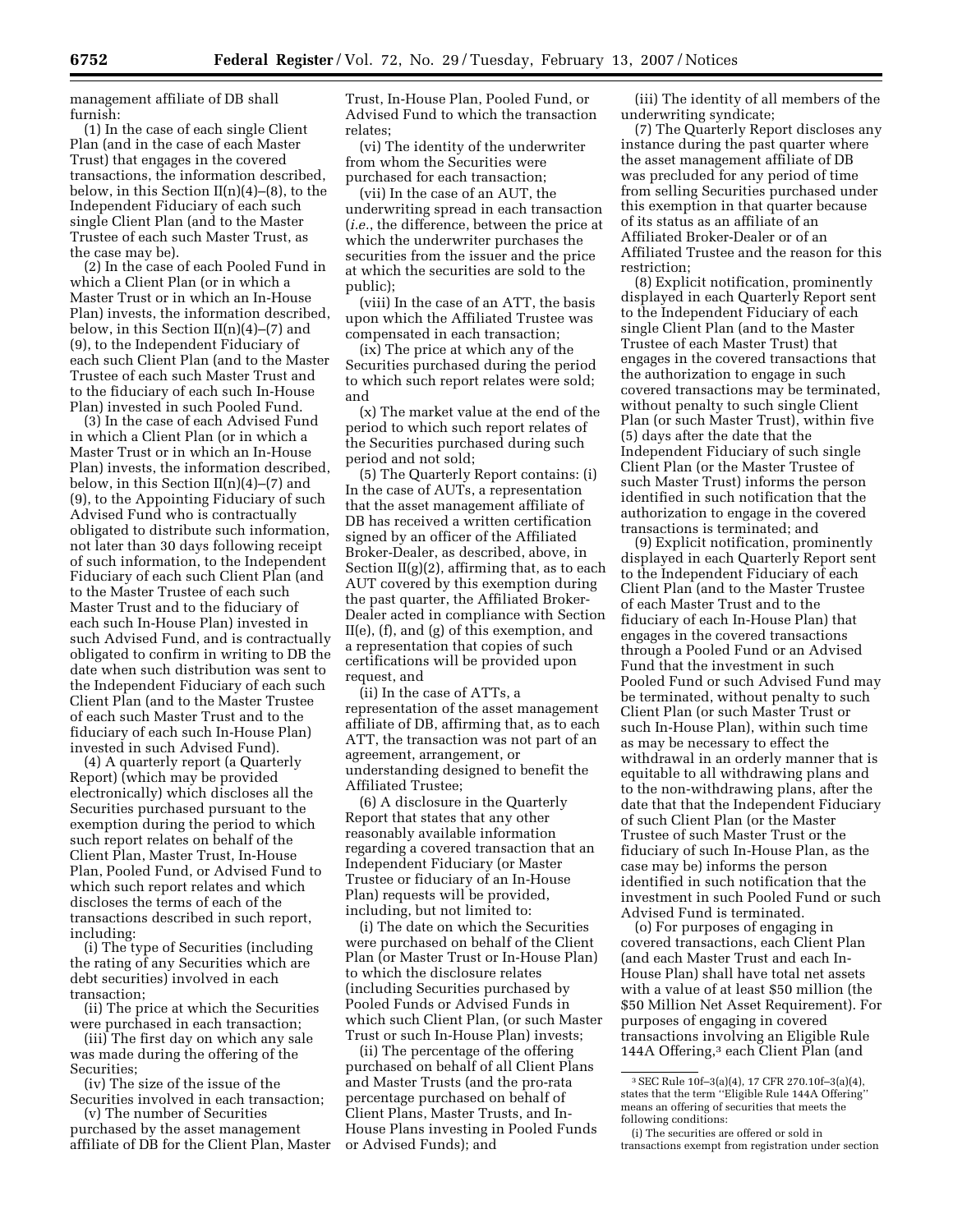each Master Trust and each In-House Plan) shall have total net assets of at least \$100 million in securities of issuers that are not affiliated with such Client Plan (such Master Trust or such In-House Plan, as the case may be) (the \$100 Million Net Asset Requirement).

For purposes of a Pooled Fund or an Advised Fund engaging in covered transactions, each Client Plan (and each Master Trust and each In-House Plan) in such Pooled Fund or Advised Fund shall have total net assets with a value of at least \$50 million. Notwithstanding the foregoing, if each such Client Plan (and each such Master Trust and each such In-House Plan) in such Pooled Fund or Advised Fund does not have total net assets with a value of at least \$50 million, the \$50 Million Net Asset Requirement will be met, if 50 percent (50%) or more of the units of beneficial interest in such Pooled Fund or in such Advised Fund are held by Client Plans (or by Master Trusts, or by In-House Plans), each of which has total net assets with a value of at least \$50 million. For purposes of a Pooled Fund or an Advised Fund engaging in covered transactions involving an Eligible Rule 144A Offering, each Client Plan (and each Master Trust and each In-House Plan) in such Pooled Fund or in such Advised Fund shall have total net assets of at least \$100 million in securities of issuers that are not affiliated with such Client Plan (or such Master Trust or such In-House Plan, as the case may be). Notwithstanding the foregoing, if each such Client Plan (and each such Master Trust and each such In-House Plan) in such Pooled Fund or in such Advised Fund does not have total net assets of at least \$100 million in securities of issuers that are not affiliated with such Client Plan (Master Trust or In-House Plan, as the case may be), the \$100 Million Net Asset Requirement will be met if 50 percent  $(50\%)$  or more of the units of beneficial interest in such Pooled Fund or in such Advised Fund are held by Client Plans (or by Master Trusts or by In-House Plans), each of which has total net assets of at least \$100 million in securities of issuers that are not affiliated with such Client Plan (or such Master Trust or such In-House

Plan, as the case may be), and the Pooled Fund or the Advised Fund itself qualifies as a QIB, as determined pursuant to SEC Rule 144A (17 CFR  $230.144A(a)(F)$ .

Solely for purposes of applying this Section II(o) in calculating whether 50 percent (50%) or more of the units of beneficial interest in a Pooled Fund or in an Advised Fund is held by ''Client Plans'' each of which has total net asset with a value of at least \$50 million (or in the case of an Eligible Rule 144A Offering, has total net assets of at least \$100 million in securities of issuers that are not affiliated with such Client Plan (such Master Trust or such In-House Plan, as the case may be)), the word, ''Client Plans,'' includes governmental plans within the meaning of section 3(32) of the Act; provided that each such government plan has total net assets with a value of at least \$50 million (or in the case of an Eligible Rule 144A Offering, has total net assets of at least \$100 million in securities of issuers that are not affiliated with such government plan).

For purposes of the net asset requirements described, above, in this Section II(o), where a group of Client Plans is maintained by a single employer or controlled group of employers, as defined in section 407(d)(7) of the Act, the \$50 Million Net Asset Requirement (or in the case of an Eligible Rule 144A Offering, the \$100 Million Net Asset Requirement) may be met by aggregating the assets of such Client Plans, if the assets of such Client Plans are pooled for investment purposes under a Master Trustee, as defined, below, in Section III(n), in a single Master Trust, as defined, below, in Section III(o) of this exemption.

For purposes of complying with the net asset requirements, as set forth in this Section II(o), the Appointing Fiduciary with respect to an Advised Fund which engages in the transactions described, above, in Section I of this exemption, must enter into a contractual obligation, pursuant to a written agreement with the asset management affiliate of DB, to ensure that the \$50 Million Net Asset Requirement and the \$100 Million Net Asset Requirement, as set forth in this Section II(o), is satisfied; to maintain records with respect thereto; and to provide written confirmation of compliance with Section II(o) upon request from the asset management affiliate of DB.

(p) The asset management affiliate of DB qualifies as a ''qualified professional asset manager'' (QPAM), as that term is defined under Part V(a) of PTE 84–14. Notwithstanding the fact that the asset management affiliate of DB satisfies the

requirements, as set forth in Part V(a) of PTE 84–14, such asset management affiliate of DB must also have total client assets under its management and control in excess of \$5 billion, as of the last day of it most recent fiscal year and shareholders' or partners' equity in excess of \$1 million. Furthermore, the requirement that the asset management affiliate of DB must have total client asset under its management and control in excess of \$5 billion, as of the last day of it most recent fiscal year and shareholders' or partners' equity in excess of \$1 million, as set forth in this Section II(p), applies whether such asset management affiliate of DB, qualifies as a QPAM, pursuant to Part  $V(a)(1)$ ,  $(a)(2)$ ,  $(a)(3)$  or  $(a)(4)$  of PTE 84–14.

(q) No more than 20 percent (20%) of the assets of a Pooled Fund or of an Advised Fund, at the time of a covered transaction, are comprised of assets of In-House Plans, for which DB, the asset management affiliate of DB, the Affiliated Broker-Dealer, or an affiliate exercises investment discretion.

(r) The asset management affiliate of DB, and the Affiliated Broker-Dealer, as applicable, maintain, or cause to be maintained, for a period of six (6) years from the date of any covered transaction such records as are necessary to enable the persons, described, below, in Section II(s), to determine whether the conditions of this exemption have been met, except that—

(1) No party in interest with respect to a plan which engages in the covered transactions, other than DB, the asset management affiliate of DB, and the Affiliated Broker-Dealer, or Affiliated Trustee, as applicable, shall be subject to a civil penalty under section 502(i) of the Act or the taxes imposed by section 4975(a) and (b) of the Code, if such records are not maintained, or not available for examination, as required, below, by Section II(s); and

(2) A prohibited transaction shall not be considered to have occurred if, due to circumstances beyond the control of the asset management affiliate of DB, the Affiliated Broker-Dealer, or Affiliated Trustee, as applicable, such records are lost or destroyed prior to the end of the six-year period.

(s)(1) Except as provided, below, in Section II(s)(2), and notwithstanding any provisions of subsections (a)(2) and (b) of section 504 of the Act, the records referred to, above, in Section II(r) are unconditionally available at their customary location for examination during normal business hours by—

(i) Any duly authorized employee or representative of the Department, the Internal Revenue Service, or the SEC; or

<sup>4(2)</sup> of the Securities Act of 1933 [15 U.S.C. 77d(d)], rule 144A thereunder [§ 230.144A of this chapter], or rules 501–508 thereunder [§§ 230.501–230–508 of this chapter];

<sup>(</sup>ii) The securities are sold to persons that the seller and any person acting on behalf of the seller reasonably believe to include qualified institutional buyers, as defined in § 230.144A(a)(1) of this chapter; and

<sup>(</sup>iii) The seller and any person acting on behalf of the seller reasonably believe that the securities are eligible for resale to other qualified institutional buyers pursuant to § 230.144A of this chapter.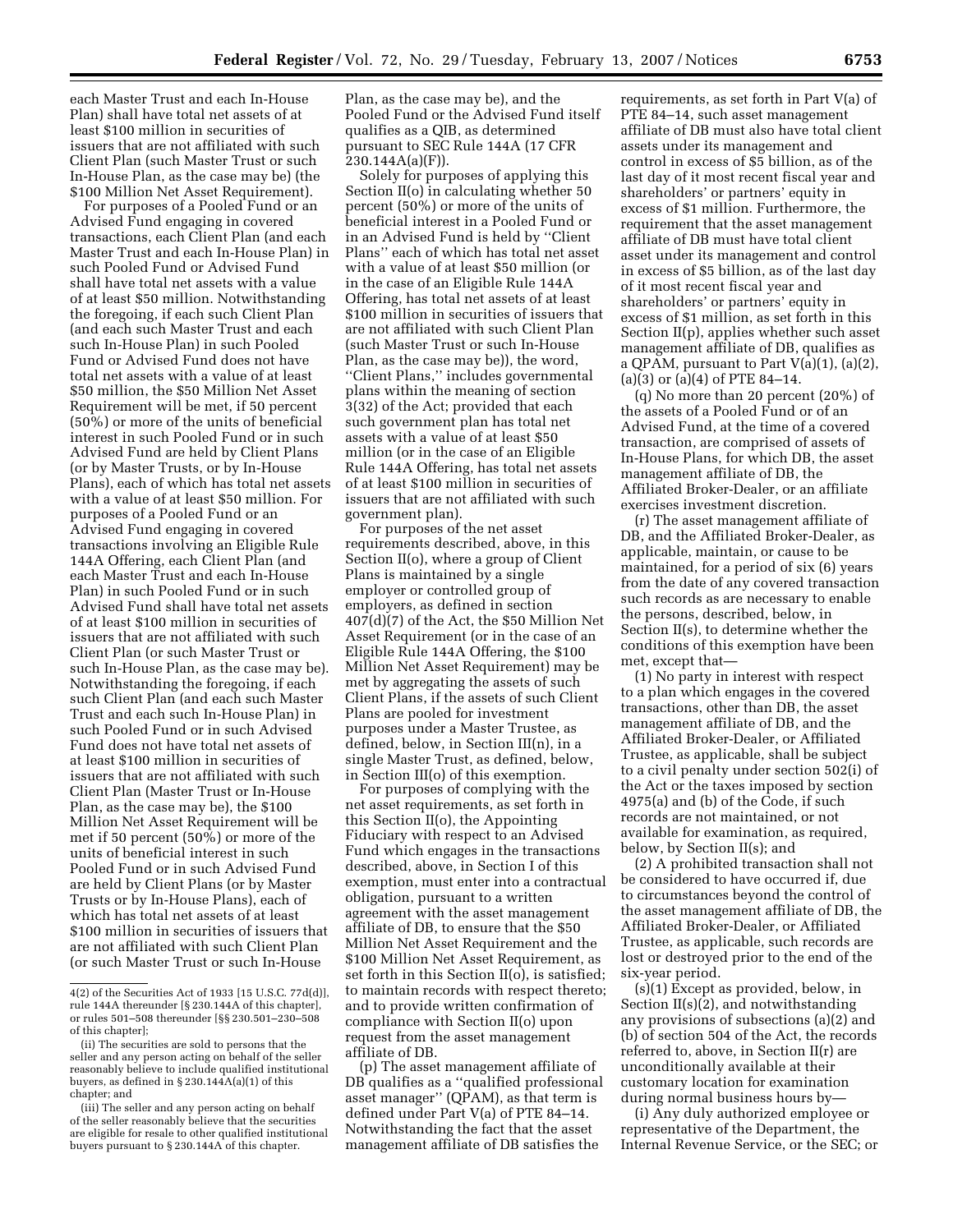(ii) Any fiduciary of any plan (and any Master Trustee of a Master Trust) that engages in the covered transactions, or any duly authorized employee or representative of such fiduciary or Master Trustee; or

(iii) Any employer of participants and beneficiaries and any employee organization whose members are covered by a plan that engages in the covered transactions, or any authorized employee or representative of these entities; or

(iv) Any participant or beneficiary of a plan that engages in the covered transactions, or duly authorized employee or representative of such participant or beneficiary;

(2) None of the persons described, above, in Section  $II(s)(1)(ii)$ –(iv) shall be authorized to examine trade secrets of the asset management affiliate of DB, or the Affiliated Broker-Dealer, or the Affiliated Trustee, or commercial or financial information which is privileged or confidential; and

(3) Should the asset management affiliate of DB, or the Affiliated Broker-Dealer, or the Affiliated Trustee refuse to disclose information on the basis that such information is exempt from disclosure, pursuant to Section II(s)(2), above, the asset management affiliate of DB shall, by the close of the thirtieth (30th) day following the request, provide a written notice advising that person of the reasons for the refusal and that the Department may request such information.

(t) An indenture trustee whose affiliate has, within the prior 12 months, underwritten any Securities for an obligor of the indenture securities will resign as indenture trustee if a default occurs upon the indenture securities.

(u) The Appointing Fiduciary of an Advised Fund must enter into a written contractual obligation with the asset management affiliate of DB to distribute the written disclosures, as required by Section  $II(k)$ ,  $(I)$ ,  $(m)$ , and the written reports, as required by Section II(n), to each investor participating in such Advised Fund which is an employee benefit plan subject to the fiduciary responsibility provisions of the Act or which is established pursuant to section 4975 of the Code or which is a Master Trust, as defined in Section III(o).

#### Section III—Definitions

(a) The term, ''Advised Fund(s),'' means a common or collective trust fund(s) or pooled investment fund(s), in which employee benefit plan(s) subject to the Act and/or Code invest, which is established and maintained by an Appointing Fiduciary, as defined, below, in Section III(m), and such

Appointing Fiduciary (and not an affiliate thereof) is directly responsible for the selection of an asset management affiliate of DB to exercise discretionary authority or discretionary control over the management or disposition of some or all of the assets in such fund; or to render investment advice, as described in section 3(21)(A)(ii) of the Act, with respect to some or all of the assets in such fund. The term, ''Advised Fund(s)," does not include any common or collective trust fund(s) or pooled investment fund(s) in which employee benefit plan(s) subject to the Act and/or Code invest, which is established and maintained by an Appointing Fiduciary but for which an entity, other than such Appointing Fiduciary, has selected an asset management affiliate of DB to exercise discretionary authority or discretionary control over the management or disposition of some or all of the assets of such plan(s) or to render investment advice, as defined in section 3(21)(A)(ii) of the Act, with respect to some or all of the assets invested in such fund, and for which such entity serves as a fiduciary, as defined in section 3(21) of the Act.

In addition to the foregoing, the proposed exemption does not apply to any AUT and ATT transactions involving plan assets which are invested in certain multi-tiered pooled arrangements. In this regard, if a common or collective trust fund or other pooled investment fund (except for a Master Trust, as defined, below, in Section III(o)) containing the assets of employee benefit plans(s) subject to the Act and/or the Code, invests, directly or indirectly, some or all such plan assets in a Pooled Fund, as defined, below, in Section III(f), or in an Advised Fund, as defined, in this Section III(a), then the exemption does not apply to any AUT or ATT transactions engaged in by such Pooled Fund or such Advised Fund.

(b) The term, ''Affiliated Broker-Dealer,'' means any broker-dealer affiliate, as ''affiliate'' is defined, below, in Section III(c), of the Applicants, as ''Applicants'' are defined, below, in Section III(p), that meets the requirements of this exemption. Such Affiliated Broker-Dealer may participate in an underwriting or selling syndicate as a manager or member. The term, ''manager,'' means any member of an underwriting or selling syndicate who, either alone or together with other members of the syndicate, is authorized to act on behalf of the members of the syndicate in connection with the sale and distribution of the Securities, as defined, below, in Section III(h), being offered or who receives compensation from the members of the syndicate for

its services as a manager of the syndicate.

(c) The term ''affiliate'' of a person includes:

(1) Any person directly or indirectly through one or more intermediaries, controlling, controlled by, or under common control with such person;

(2) Any officer, director, partner, employee, or relative, as defined in section 3(15) of the Act, of such person; and

(3) Any corporation or partnership of which such person is an officer, director, partner, or employee.

(d) The term, ''control,'' means the power to exercise a controlling influence over the management or policies of a person other than an individual.

(e) The term, ''Client Plan(s),'' means an employee benefit plan(s) that is subject to the Act and/or the Code, and for which plan(s) an asset management affiliate of DB exercises discretionary authority or discretionary control respecting management or disposition of some or all of the assets of such plan(s), but excludes In-House Plans, as defined, below, in Section III(q) and Master Trusts, as defined below, in Section  $III(n)$ 

(f) The term, ''Pooled Fund(s),'' means a common or collective trust fund(s) or a pooled investment fund(s): (i) In which employee benefit plan(s) subject to the Act and/or Code invest, (ii) which is maintained by an asset management affiliate of DB, (as the term, ''affiliate'' is defined, above, in Section III(c)), and (iii) for which such asset management affiliate of DB exercises discretionary authority or discretionary control respecting the management or disposition of the assets of such fund(s).

(g)(1) The term, ''Independent Fiduciary,'' means a fiduciary of a plan who is unrelated to, and independent of DB, the asset management affiliate of DB, the Affiliated Broker-Dealer, and the Affiliated Trustee. For purposes of this exemption, a fiduciary of a plan will be deemed to be unrelated to, and independent of DB, the asset management affiliate of DB, the Affiliated Broker-Dealer, and the Affiliated Trustee, if such fiduciary represents that neither such fiduciary, nor any individual responsible for the decision to authorize or terminate authorization for the transactions described, above, in Section I of this exemption, is an officer, director, or highly compensated employee (within the meaning of section  $4975(e)(2)(H)$  of the Code) of DB, the asset management affiliate of DB, the Affiliated Broker-Dealer, or the Affiliated Trustee, and represents that such fiduciary shall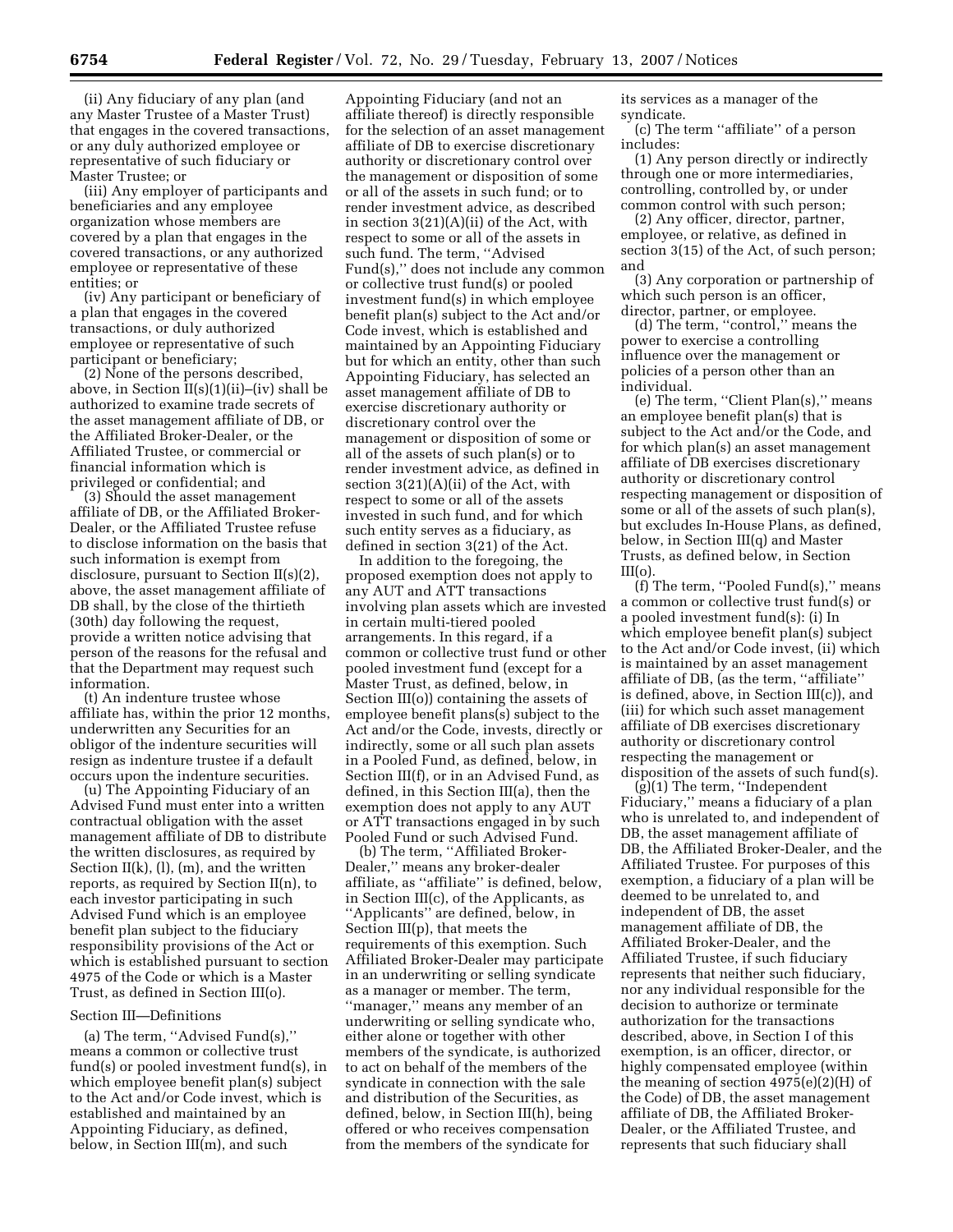advise the asset management affiliate of DB, and if applicable, the Appointing Fiduciary, as defined, below, in Section III(m), within a reasonable period of time after any change in such facts occur.

(2) Notwithstanding anything to the contrary in this Section III(g), a fiduciary of a plan is not independent:

(i) If such fiduciary directly or indirectly controls, is controlled by, or is under common control with DB, the asset management affiliate of DB, the Affiliated Broker-Dealer, or the Affiliated Trustee;

(ii) If such fiduciary directly or indirectly receives any compensation or other consideration from DB, the asset management affiliate of DB, the Affiliated Broker-Dealer, or the Affiliated Trustee for his or her own personal account in connection with any transaction described in this exemption;

(iii) If any officer, director, or highly compensated employee (within the meaning of section 4975(e)(2)(H) of the Code) of the asset management affiliate of DB responsible for the transactions described, above, in Section I of this exemption, is an officer, director, or highly compensated employee (within the meaning of section  $4975(e)(2)(H)$  of the Code) of the sponsor of the plan or of the fiduciary responsible for the decision to authorize or terminate authorization for the transactions described, above, in Section I. However, if such individual is a director of the sponsor of the plan or of the responsible fiduciary, and if he or she abstains from participation in: (A) the choice of the plan's investment manager/adviser; and (B) the decision to authorize or terminate authorization for transactions described, above, in Section I, then Section III(g)(2)(iii) shall not apply.

(3) The term, ''officer,'' means a president, any vice president in charge of a principal business unit, division, or function (such as sales, administration, or finance), or any other officer who performs a policy-making function for DB or any affiliate thereof.

(h) The term, ''Securities,'' shall have the same meaning as defined in section 2(36) of the Investment Company Act of 1940 (the 1940 Act), as amended (15 U.S.C. 80a–2(36)(1996)). For purposes of this exemption, mortgage-backed or other asset-backed securities rated by one of the Rating Organizations, as defined, below, in Section III(k), will be treated as debt securities.

(i) The term, ''Eligible Rule 144A Offering,'' shall have the same meaning as defined in SEC Rule 10f–3(a)(4) (17 CFR 270. 10f–3(a)(4)) under the 1940 Act.

(j) The term, ''qualified institutional buyer,'' or the term, ''QIB,'' shall have the same meaning as defined in SEC Rule 144A (17 CFR 230.144A(a)(1)) under the 1933 Act.

(k) The term, ''Rating Organizations,'' means Standard & Poor's Rating Services, Moody's Investors Service, Inc., FitchRatings, Inc., Dominion Bond Rating Service Limited, and Dominion Bond Rating Service, Inc.; or any successors thereto.

(l) The term, ''Affiliated Trustee,'' means any bank or trust company affiliate, as defined, above, in Section III(c)(1), of the Applicants, as defined, below, in Section III(p), that serves as trustee of a trust that issues Securities, as defined, above, in Section III(h), which are asset-backed securities or as indenture trustee of Securities which are either asset-backed securities or other debt securities that meet the requirements of this exemption. For purposes of this exemption, other than Section II(t), performing services as custodian, paying agent, registrar, or in similar ministerial capacities is also considered serving as trustee or indenture trustee.

(m)(1) The term, ''Appointing Fiduciary,'' means the fiduciary that establishes and maintains an ''Advised Fund,'' as defined, above, in Section III(a), that is directly responsible for the selection and termination of an asset management affiliate of DB to exercise discretionary authority or discretionary control over the management or disposition of some or all of the assets of employee benefit plan(s) subject to the Act and/or Code which are invested in such Advised Fund, or to render investment advice, as described in section 3(21)(A)(ii) of the Act with respect to some or all of the assets of such Advised Fund, and which fiduciary is unrelated to and independent of DB, the asset management affiliate of DB, the Affiliated Broker-Dealer, and the Affiliated Trustee. For purposes of this exemption, an Appointing Fiduciary of an Advised Fund will be deemed to be unrelated to, and independent of DB, the asset management affiliate of DB, the Affiliated Broker-Dealer, and the Affiliated Trustee, if such Appointing Fiduciary represents that it is not an officer, director, or highly compensated employee (within the meaning of section 4975(e)(2)(H) of the Code) of DB, the asset management affiliate of DB, the Affiliated Broker-Dealer, or the Affiliated Trustee, and represents that such Appointing Fiduciary shall advise the asset management affiliate of DB within a reasonable period of time after any change in such facts occur.

(2) Notwithstanding anything to the contrary in Section III(m), an Appointing Fiduciary is not independent:

(i) If any provision, as set forth, above, in Section  $III(g)(2)(i)$ –(ii), in the definition of an Independent Fiduciary, is applicable to such Appointing Fiduciary, if the term,  $\mathbf{A}$ ppointing Fiduciary,'' were substituted for the term, ''fiduciary'' in such provision; or

(ii) If any officer, director, or highly compensated employee (within the meaning of section 4975(e)(2)(H) of the Code) of DB, the asset management affiliate of DB, the Affiliated Broker-Dealer, or the Affiliated Trustee is an officer, director, or highly compensated employee (within the meaning of section 4975(e)(2)(H) of the Code) of such Appointing Fiduciary.

(3) The term, ''officer,'' is defined as in Section  $III(g)(3)$ , above.

(4) An Appointing Fiduciary:

(i) Must have been in continuous operation for not less than three years, including the operation of any predecessors;

(ii) Must qualify as a ''qualified professional asset manager'' (QPAM), as that term is defined under Part V(a) of PTE 84–14. Notwithstanding the fact that the Appointing Fiduciary satisfies the requirements, as set forth in Part V(a) of PTE 84–14, such Appointing Fiduciary must also have total client assets under its management and control in excess of \$5 billion, as of the last day of it most recent fiscal year and shareholders' or partners' equity in excess of \$1 million. Furthermore, the requirement that the Appointing Fiduciary must have total client asset under its management and control in excess of \$5 billion, as of the last day of it most recent fiscal year and shareholders' or partners' equity in excess of \$1 million, as set forth in this Section II(m), applies whether such Appointing Fiduciary qualifies as a QPAM, pursuant to Part  $V(a)(1)$ ,  $V(a)(2)$ ,  $V(a)(3)$  or  $V(a)(4)$  of PTE 84–14.

(n)(1) the term, ''Master Trustee,'' means a fiduciary with respect to a group of Client Plans maintained by a single employer or controlled group of employers, as defined in section 407(d)(7) of the Act, which Client Plans are pooled for investment purposes in a single Master Trust, (as the term, ''Master Trust,'' is defined, below, in Section III(o)), and which fiduciary is unrelated to, and independent of DB, the asset management affiliate of DB, the Affiliated Broker-Dealer, and the Affiliated Trustee. For purposes of this exemption, a Master Trustee will be deemed to be unrelated to, and independent of DB, the asset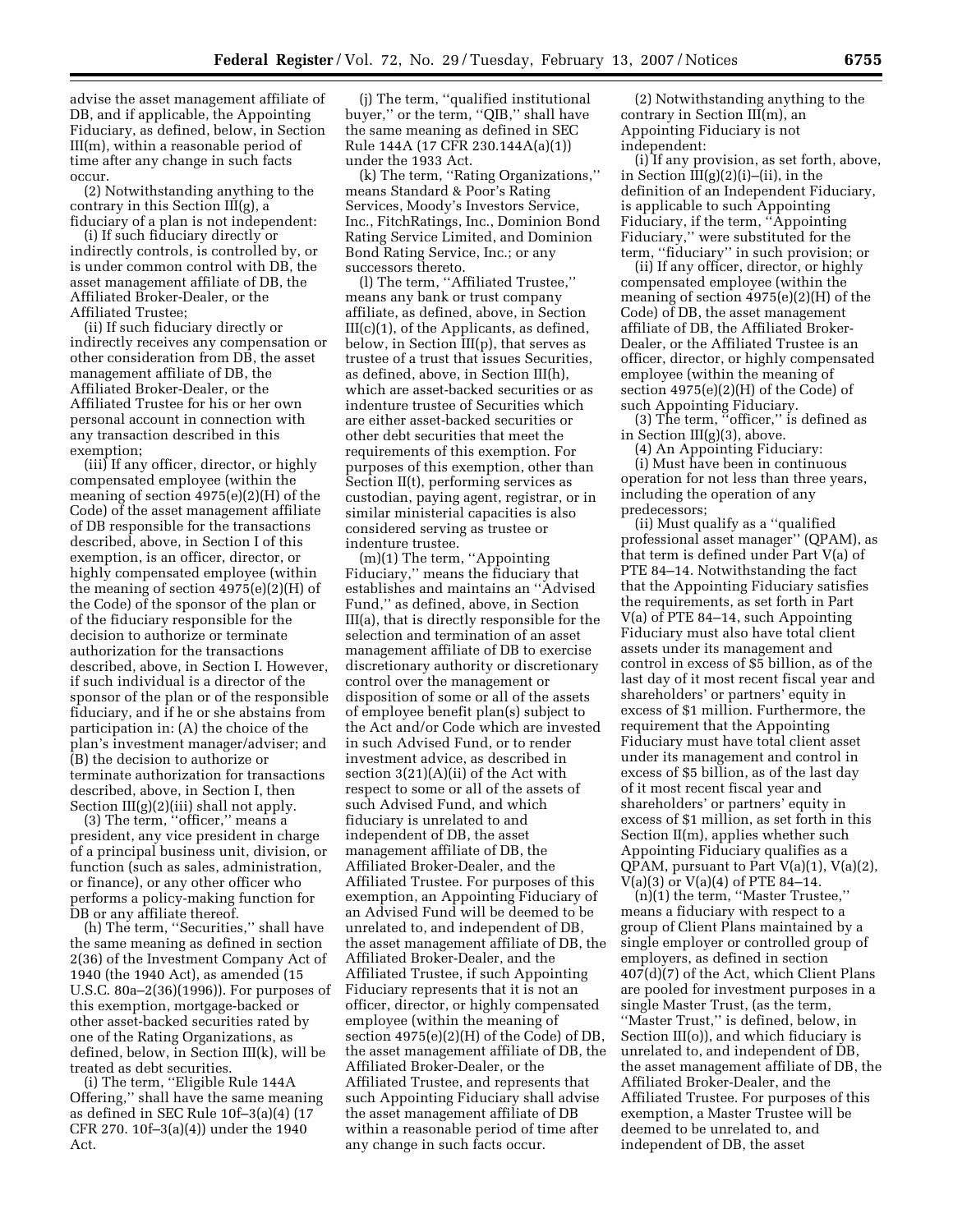management affiliate of DB, the Affiliated Broker-Dealer, and the Affiliated Trustee, if such Master Trustee satisfies the requirements set forth, above, in Section III(g)(1) of this exemption in the definition of an Independent Fiduciary, if the term, ''Master Trustee,'' were substituted for the term, ''fiduciary,'' in such provision.

(2) Notwithstanding anything to the contrary in this Section III(n), the Master Trustee is not independent, if any provision, as set forth, above, in Section III(g)(2)(i) through (iii), in the definition of an Independent Fiduciary, is applicable to such Master Trustee, if the term, ''Master Trustee,'' were substituted for the term, "fiduciary," in such provision.

(3) The term, ''officer,'' is defined as in Section III(g)(3), above.

(4) The Master Trustee: (i) Must be any officer, director, partner, or employee of an employer or controlled group of employers, as defined in section 407(d)(7) of the Act which sponsor a group of Client Plans the assets of which are commingled for investment purposes in the Master Trust, (as the term, ''Master Trust,'' is defined, below, in Section III(o); or an affiliate, as defined, above, in Section III(c)(1) of such employer or controlled group of employers which has been in continuous operation for not less than three (3) years, including the operation of any predecessor; and

(ii) in the case of an affiliate of such employer or controlled group of employers, must have, as of the last day of its most recent fiscal year total assets under its management and control in excess of \$50 million, exclusive of the \$50 Million Net Asset Requirement, (or, in the case of an Eligible Rule 144A Offering, the \$100 Million Net Asset Requirement), as set forth in Section II(o), above, attributable to the aggregate assets of the Client Plans which are commingled in such Master Trust;

(o) The term, ''Master Trust,'' means a trust in which the assets of a group of Client Plans maintained by a single employer or controlled group of employers, as defined in section 407(d)(7) of the Act are commingled for investment purposes, and which trust satisfies the net asset requirements, as set forth, above, in Section II(o).

(p) The term, ''the Applicants,'' means DB and its affiliates, as defined, above, in Section III(c).

(q) The term, ''In-House Plan(s),'' means an employee benefit plan(s) that is subject to the Act and/or the Code, and that is sponsored by the Applicants, as defined, above, in Section III(p) for their own employees.

*Effective Date:* If granted, this proposed exemption will be effective as of the date the final exemption is published in the **Federal Register**.

#### *Preamble*

This document contains a Notice of pendency (the Notice) before the Department of a proposed individual exemption filed on behalf of DB and its affiliates (the Applicants), which, if granted, would supersede Prohibited Transaction Exemption 2003–24 (PTE 2003–24) (68 FR 48637, August 14, 2003, *as amended*, 68 FR 55993, September 29, 2003) with respect to the Applicants. Accordingly, the entire text of this proposed exemption is set forth in this Notice.

PTE 2003–24 permits purchases of securities by an asset manager on behalf of employee benefit plans (or entities that hold plan assets) for which such asset manager acts as a fiduciary: (i) From any person other than the asset manager or an affiliate during the existence of an underwriting or selling syndicate where a broker-dealer affiliated with the asset manager participates as a manager or a member of such syndicate (affiliated underwriter transactions); and/or (ii) from a trust that issues asset-backed securities where a trustee affiliated with the asset manager serves as trustee of the trust (affiliated trustee transactions).

The Department notes that on June 23, 2001, an authorization (FAN 2001–19E) was issued, pursuant to PTE 96–62 (61 FR 39988, July 31, 1996), to DB and its affiliates with regard to affiliated underwriter transactions. FAN 2001– 19E was based on five (5) individual exemptions, granted by the Department in June 2000, which permitted the following entities to engage in affiliated underwriter transactions: (a) PTE 2000– 25 issued to Morgan Guaranty Trust Company of New York, and to J.P. Morgan Investment Management, Inc., (65 FR 35129, June 1, 2000); (b) PTE 2000–26 issued to Goldman, Sachs & Co., and its Affiliates, (65 FR 35129, June 1, 2000); (c) PTE 2000–27 issued to the Chase Manhattan Bank, (65 FR 35129, June 1, 2000); (d) PTE 2000–28 issued to Citigroup Inc., (65 FR 35129, June 1, 2000); and (e) PTE 2000–29 issued to Morgan Stanley Dean Witter & Co. and its Affiliates, (65 FR 35129, June 1, 2000).

The Department notes that in 2002, DB and its affiliates and JPMorgan Chase Bank (formerly, Morgan Guaranty Trust Company of New York and the Chase Manhattan Bank) each submitted an application for exemption (D–11004 and D–11106, respectively) requesting additional relief for affiliated trustee

transactions. The relief requested by both financial institutions was encompassed in one exemption, PTE 2003–24, which provided relief for affiliated underwriter transactions and for affiliated trustee transactions. In this regard, PTE 2003–24 amended and replaced PTE 2000–27, PTE 2000–25, and FAN 2001–19E that had previously been issued to Morgan Guaranty Trust Company of New York and J.P. Morgan Investment Management, Inc., to the Chase Manhattan Bank, and to DB and its affiliates, respectively.

In June 2005, DB and its affiliates submitted to the Department the subject application for exemption (D–11324) proposing to amend PTE 2003–24. The Department will separately consider exemptions requesting similar relief from the following entities or from any other applicant: (a) JPMorgan Chase Bank, relating to PTE 2003–24, (b) Goldman, Sachs & Co. and its affiliates, relating to PTE 2000–26; (c) Citigroup Inc., relating to PTE 2000–28; (d) Morgan Stanley Dean Witter, & Co., relating to PTE 2000–29; (e) Barclays Global Investors N.A., Barclays Capital, Inc. and their Affiliates, relating to FAN 2001–24E issued October 6, 2001; (f) TCW Group, Inc., and its Affiliates, relating to FAN 2002–09E issued September 14, 2002; (g) Rothchild Asset Management, Inc., relating to FAN 2005–09E issued May 7, 2005; and (h) Lehman Brothers Holding Inc., and Lehman Brothers Inc., *et al.*, relating to PTE 2003–22 (68 FR 40694, July 8, 2003).

The proposed exemption would provide relief similar to the relief provided by PTE 2003–24. In addition, the proposed exemption also: (a) Would permit covered transactions by certain plans invested in common or collective trust funds or pooled investment funds which are not established and maintained by DB or an affiliate but for which an asset management affiliate of DB exercises discretionary control or discretionary authority over the management or disposition of some or all of the plan assets in a fund or renders investment advice, as described in section 3(21)(A)(ii) of the Act with respect to some or all of the assets of such fund, provided certain conditions are satisfied; (b) would permit a master trustee of a master trust, as the terms, ''master trustee,'' and ''master trust,'' are defined herein, to receive disclosures and to consent to covered transactions on behalf of certain employee benefit plans invested in such master trust; and (c) would permit, for purposes of satisfying the net asset requirement of PTE 2003–24 in the case of certain funds, as defined herein, the inclusion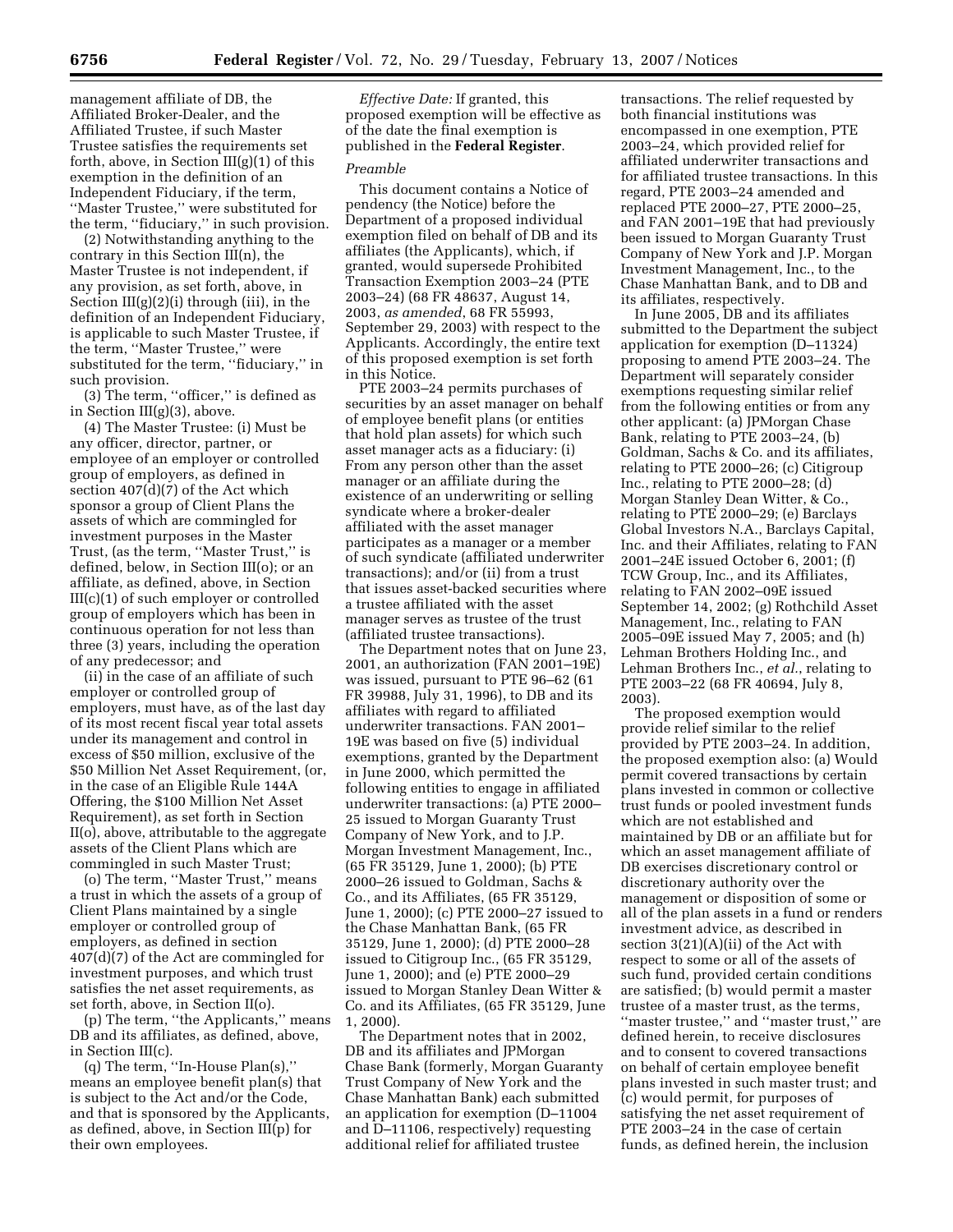of government plans within the meaning of section 3(32) of the Act. If adopted, this proposed exemption would affect the participants and beneficiaries of the plans involved in such transactions and the fiduciaries with respect to such plans.

#### *Summary of Facts and Representations*

The facts and representations contained in the application are summarized below. Interested persons are referred to the application on file with the Department for the complete representations of the Applicants.

1. DB is a German banking corporation and a leading commercial bank. DB provides a wide range of banking, fiduciary, record keeping, custodial, brokerage, and investment services to corporations, institutions, governments, employee benefit plans, governmental retirement plans, and private investors worldwide. As of December 31, 2004, DB had total assets of over 840 billion euros and shareholders' equity equaling 25.9 billion euros. Deutsche Bank's Institutional Asset Management Division had 3,722 customers in 2004 and was ranked among the top five asset managers in the world. DB is regulated by the Bundesanstalt fuer inanzdienstleistungsaufsicht in Germany.

2. The Applicants seek a new exemption which would amend an existing individual exemption, PTE 2003–24. PTE 2003–24 deals with the situation where an asset manager purchases securities acting as a fiduciary on behalf of employee benefit plans, including plans invested in pooled funds maintained by the asset manager or an affiliate, from any person other than the asset manager or an affiliate during the existence of an underwriting or selling syndicate with respect to such securities: (i) Where the asset manager's affiliate is a manager or a member of the underwriting syndicate for such securities; and/or (ii) where a trustee affiliated with the asset manager serves as trustee of a trust that issues asset-backed securities.

3. DB and its affiliates initially requested an effective date of August 14, 2003, for the proposed exemption. In this regard, August 14, 2003, is the date that the Department published in the **Federal Register** the final exemption for PTE 2003–24. Subsequently, DB notified the Department that it does not require retroactive relief and withdrew the request. Accordingly, if this proposed exemption is granted, the final exemption, will be effective as of the date such final exemption is published in the **Federal Register**.

4. The proposed exemption, if granted, will supersede PTE 2003–24 with regard to DB and its affiliates and will apply to DB and its affiliates only. It is the Department's position that the relief provided by PTE 2003–24 will remain available to JPMorgan Chase Bank, provided the conditions set forth therein are satisfied by JPMorgan Chase Bank.

5. The Applicants have requested that the proposed exemption be applicable only to DB, its current and future branches, and its current and future affiliates and subsidiaries, throughout the world.

With regard to current and future branches of DB, it is the Department's opinion that any reference to DB in the proposed exemption would include a reference to the current and future branches of DB. With regard to the current and future affiliates of DB, it is the Department's position that the proposed exemption would include any current or future affiliate of DB that satisfies the definition of the term, ''affiliate,'' as set forth in Section III(c) of the proposed exemption.

6. The description of covered transactions, as set forth in PTE 2003– 24, rather than refer individually to DB and its affiliates, and/or to JPMorgan Chase Bank, refers instead to an Asset Manager. The term, ''Asset Manager,'' as defined in Section II(a) of PTE 2003–24, means ''any asset management affiliate of the Applicants (as ''affiliate'' is defined in paragraph (c)) that meets the requirements of this exemption.'' To make clear that the proposed exemption applies only to DB and its affiliates, the Department has throughout the proposed exemption substituted the phrase, ''an asset management affiliate of DB,'' instead of the words, ''Asset Manager,'' which appeared in PTE 2003–24. In addition, in this proposed exemption the Department has deleted the definition of the term, ''Asset Manager,'' as set forth in Section II(a) of PTE 2003–24, and has substituted instead in Section III(a) of the proposed exemption a definition of the term, ''Advised Fund(s).''

7. The Applicants request relief for situations where DB or an affiliate has discretionary authority over the assets of a common or collective trust fund or a pooled investment fund as an advisor or as a sub-advisor.

The Department has determined to provide additional exemptive relief and to require additional safeguards with respect to the transactions described herein. In this regard, the proposed exemption provides relief for AUT and/ or ATT transactions engaged in by common or collective funds or pooled

investment funds maintained by an asset management affiliate of DB. The proposed exemption also provides relief for AUT and ATT transactions engaged in by common or collective funds or pooled investment funds which are established and maintained by an Appointing Fiduciary, as defined in Section III(m). Such Appointing Fiduciary must have the power to appoint and terminate an asset management affiliate of DB to exercise discretionary control or discretionary authority over the management or disposition of some or all of the assets of plans in such fund, or to render investment advice, as described in section 3(21)(A)(ii) of the Act with respect to some or all of the assets of such fund. However, the Department did not propose relief for AUT and/or ATT transactions in situations engaged in by a common or collective trust fund or pooled investment fund in which employee benefit plan(s) subject to the Act and/or Code invest, which is established and maintained by an Appointing Fiduciary but for which an entity, other than the Appointing Fiduciary, has selected an asset management affiliate of DB to exercise discretionary control or discretionary authority over the management or disposition of plan assets or to render investment advice, as described in section 3(21)(A)(ii) of the Act with respect to some or all of the assets of such fund and for which such entity serves as a fiduciary. In addition to the foregoing, the proposed exemption does not apply to any AUT and ATT transactions involving plan assets which are invested in certain multi-tiered pooled arrangements. In this regard, if a common or collective trust fund or other pooled investment fund (except for a Master Trust, as defined, below, in Section III(o)) containing the assets of employee benefit plans(s) subject to the Act and/or the Code, invests, directly or indirectly, some or all such plan assets in another Pooled Fund, as defined, below, in Section III(f), or in an Advised Fund, as defined, in this Section III(a), then the exemption does not apply to any AUT or ATT transactions engaged in by such Pooled Fund or such Advised Fund.

8. The Applicants request that the definition of ''Pooled Fund,'' be expanded in the proposed exemption. Specifically, the Applicants request that Section III(f) of the proposed exemption should read as follows:

The term, ''Pooled Fund,'' means a common or collective trust fund or pooled investment fund maintained, advised or subadvised by the Asset Manager.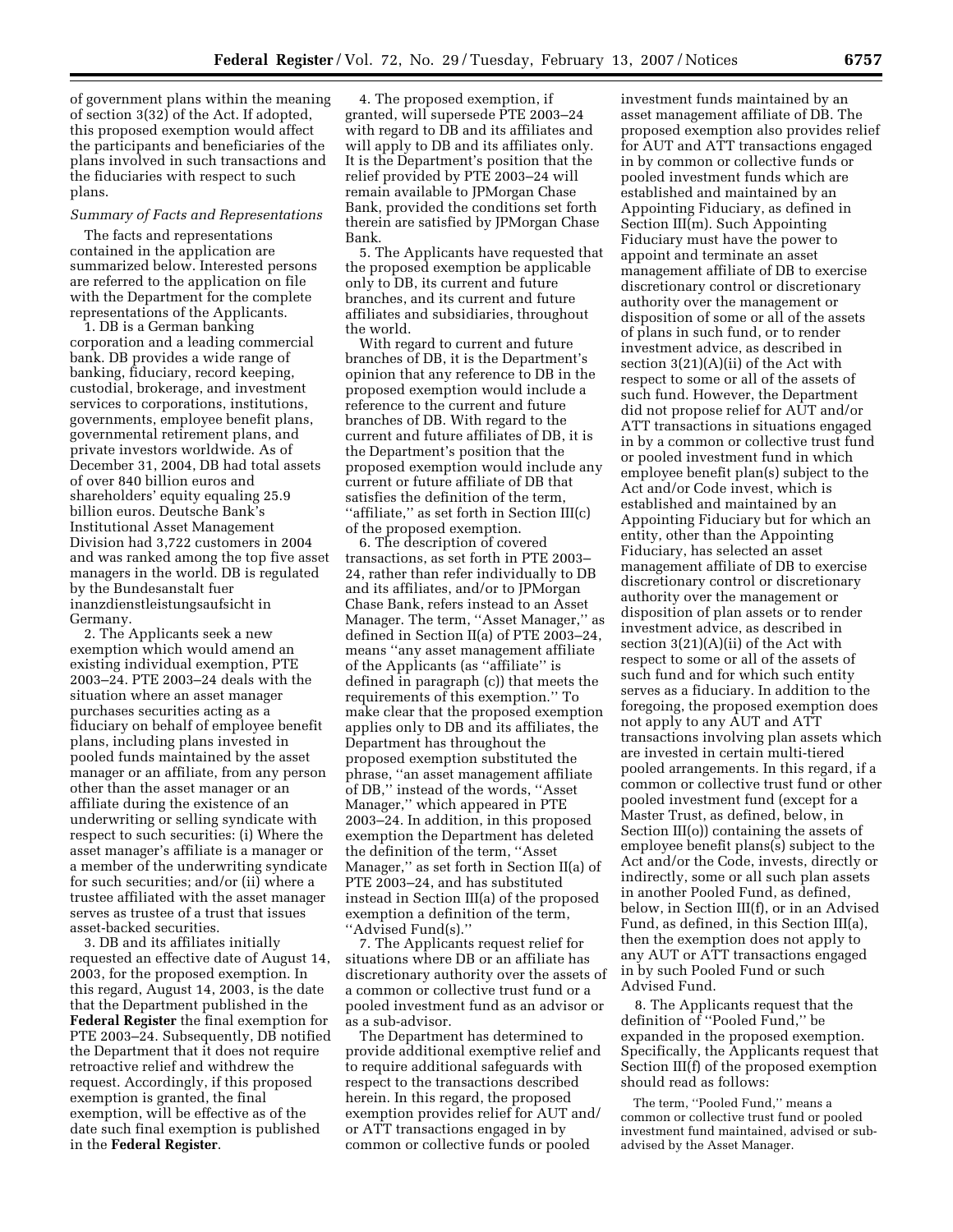The Department has decided not to accept the Applicants' suggestion to expand of definition of the term, ''Pooled Fund'' to include funds advised or sub-advised by DB or its affiliate. Instead, the Department has adopted the definition of ''Pooled Fund,'' as set forth in Section III(f) of the proposed exemption.

9. As discussed above, the Department has determined to propose relief for situations where DB or an affiliate exercises discretionary control or discretionary authority over the management or disposition of some or all of the assets of employee benefit plans subject to the Act and/or Code invested in a common or collective trust funds or pooled investment funds or renders investment advice, as described in section 3(21)(A)(ii) of the Act with respect to some or all of the assets of such fund which is established and maintained by an entity other than DB or its affiliates. In this regard, the Department has introduced the term, ''Advised Fund,'' and has adopted the definition of the term, ''Advised Fund,'' as set forth in Section III(a) of the proposed exemption.

10. In the view of the Department, the definition of the term, ''Appointing Fiduciary,'' applies to the individual or entity that selects DB or an affiliate as an advisor but does not apply to the individual or entity that selects DB or an affiliate to serve as a sub-advisor. Accordingly, the Department has adopted the language, as set forth in Section III(m) of the proposed exemption which defines the term, ''Appointing Fiduciary.'' The definition also describes the independence of the Appointing Fiduciary. With regard to the qualifications of the Appointing Fiduciary, the Department believes that the Appointing Fiduciary must have been in continuous operation for not less than three years, including the operation of any predecessors. Further, the Department has determined that the Appointing Fiduciary must qualify as a ''qualified professional asset manager'' (QPAM), as that term is defined under Part V(a) of PTE 84–14. In addition, the Appointing Fiduciary must have total client asset under its management and control in excess of \$5 billion, as of the last day of it most recent fiscal year and shareholders' or partners' equity in excess of \$1 million, as set forth in Section II(m), whether such Appointing Fiduciary, qualifies as a QPAM, pursuant to Part V(a)(1), V(a)(2), V(a)(3) or  $V(a)(4)$  of PTE 84–14.

11. The Applicants request that the Appointing Fiduciary be permitted to receive disclosures and to consent to the covered transactions on behalf of a fund

that is not maintained by DB or an affiliate.

The Department has limited the definition of Advised Funds to funds established and maintained by the Appointing Fiduciary for which DB or an affiliate exercises discretionary authority or discretionary control over the management or disposition of some or all of the assets of plans invested in such fund, or renders investment advice, as described in section 3(21)(A)(ii) of the Act with respect to some or all of the assets of such fund. Further, the Department has decided that consent for an Advised Fund to engage in any covered transaction may not be obtained from the Appointing Fiduciary that establishes and maintains such Advised Fund. Instead, in the case of existing plan investors or Master Trust investors or In-House Plan investors in an Advised Fund, Section II(k) of the proposed exemption provides that an Advised Fund may not engage in any covered transactions pursuant to this proposed exemption, unless the independent fiduciary of such existing plan investors, the Master Trustee of such Master Trust investors, or the fiduciary of such In-House Plan investors, as the case may be, receive certain disclosures and are given the opportunity to withdraw from such fund prior to such fund engaging in the covered transactions. Existing plan investors, Master Trust investors, or In-House investors that do not withdraw within a certain period of time will be deemed to have authorized the covered transactions. Further, in the case of plan investors, or the Master Trust investors, or In-House Plan investors whose assets are proposed to be invested in an Advised Fund after such fund has begun to engage in the covered transactions, Section II(l) of the proposed exemption provides that the Appointing Fiduciary must obtain written authorization from the independent fiduciary of each such prospective plan investor, from the Master Trustee of each such prospective Master Trust investor, and from the fiduciary of each such prospective In-House Plan investor after providing such independent fiduciary, Master Trustee, or fiduciary of such In-House Plan, as the case may be, with certain disclosures prior to investment in such fund by such plan, Master Trust, or In-House Plan.

12. The Department has not provided relief in this proposed exemption for funds sub-advised by DB or its affiliates to engage in affiliated underwriter transactions or affiliated trustee transactions, nor has the Department provided relief in this proposed exemption for certain multi-tiered

pooled arrangements, as discussed above. The Department has determined that the Appointing Fiduciary who establishes and maintains the Advised Fund and who selects DB or an affiliate to exercise discretionary control or discretionary authority over the management or disposition of the assets of plans in such fund or to render investment advice, as described in section 3(21)(A)(ii) of the Act with respect to some or all of the assets of such fund, must contractually obligate itself to distribute the written disclosures and reports required by the proposed exemption. In this regard, the Department believes that the contractual agreement must bind the Appointing Fiduciary to provide not only the disclosures, required by Section II(k), but also the disclosures, required by Section II(l).

Further, the Appointing Fiduciary must be contractually obligated to provide the report, required by Section II(n), and must also be subject to the requirement of Section II(m) to provide reasonably available information regarding the covered transactions upon request. Accordingly, the Department has included Section II(u), as set forth in the proposed exemption.

13. The Department has altered the definition of the term, "Client Plan," in the proposed exemption. In this regard, in Section II(e) of PTE 2003–24, the definition of the term, ''Client Plan,'' reads as follows:

The term "Client Plan" means an employee benefit plan that is subject to the fiduciary responsibility provisions of the Act and whose assets [*sic.*] under the management of the Asset Manager, including a plan investing in a Pooled Fund (as ''Pooled Fund'' is defined in paragraph (f) below).

The Department has deleted from the definition above, the phrase, ''including a plan investing in a Pooled Fund (as ''Pooled Fund'' is defined in paragraph (f) below).'' In this regard, the Department has determined to clarify that the term, "Client Plan," refers only to the singular or the plural for such plan(s). With regard to Client Plans investing in a Pooled Fund or investing in an Advised Fund, the Department has separately made reference to such funds, as appropriate in the proposed exemption. The Department has also decided to clarify that, in addition to plans subject to the fiduciary responsibility provisions of the Act, the term, "Client Plans," includes plans which are subject to 4975 of the Code. Accordingly, the Department has defined the term, "Client Plan," as set forth in Section III(e) of the proposed exemption.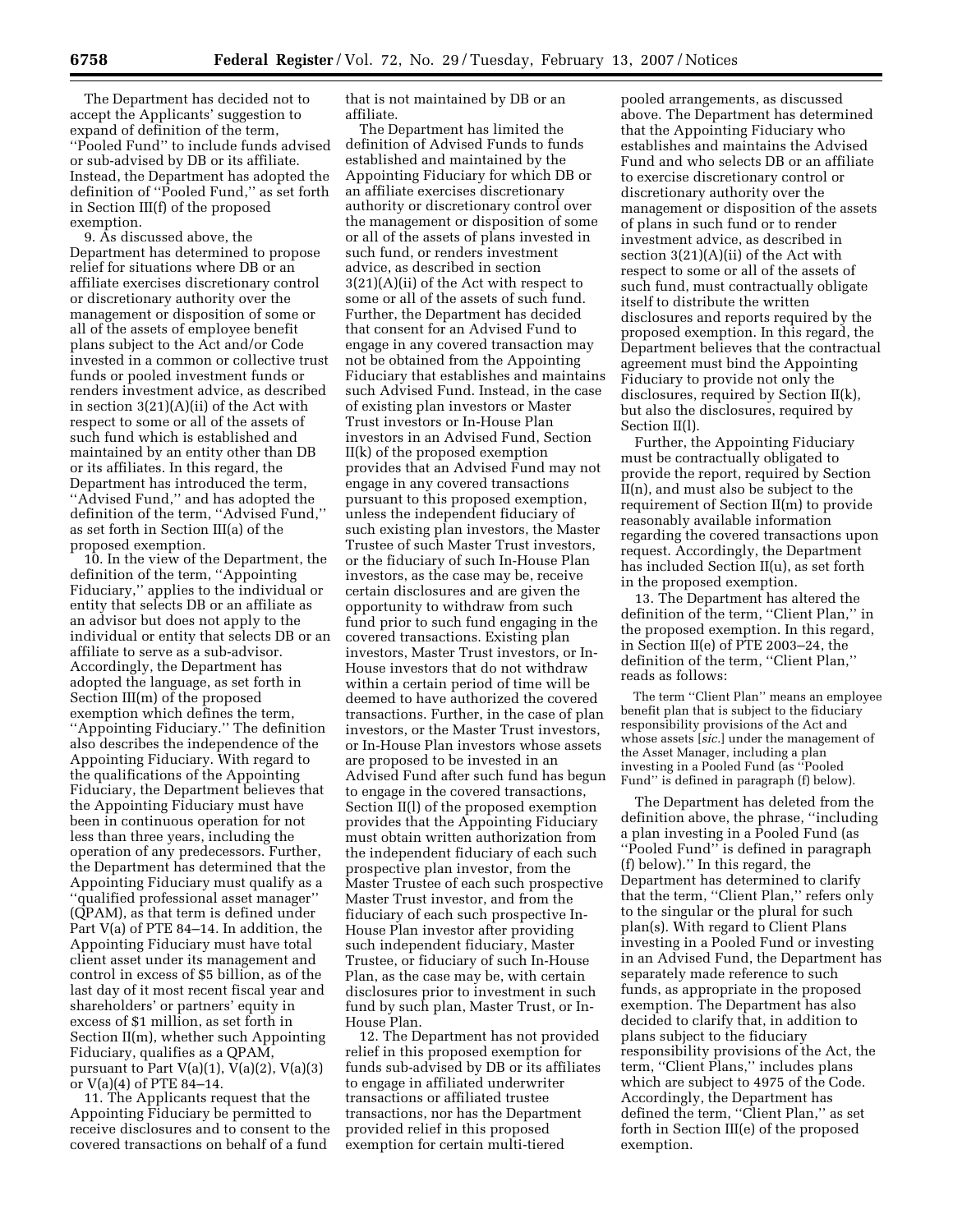14. The Department agrees with the Applicant's request that a master trustee may consent on behalf of plans whose assets are pooled in a master trust. Specifically, a master trustee may engage in the covered transactions on behalf of a master trust or may consent to such master trust investing in Pooled Funds and in Advised Funds which engage in the covered transactions, provided that such master trustee and such master trust satisfy certain definitional requirements. The Department has included a definition for the term, ''Master Trust,'' in Section III(o) of this proposed exemption.

Further, the Department has also included a definition of the term, ''Master Trustee,'' in Section III(n) of this proposed exemption. Specifically, among other requirements, this definition of the term, ''Master Trustee,'' states: (i) that the Master Trustee must be an officer, director, partner, employee of an employer or controlled group of employers that sponsor such Client Plans or an affiliate of such employer or controlled group of employers, and (ii) that the Master Trustee must satisfy certain independence, sophistication, and experience requirements.

15. The Department, as discussed more fully below, has made certain changes to the net asset requirements, as set forth in Section II(o) of the proposed exemption, which will apply to single Client Plans and Master Trusts and will apply to Client Plans, Master Trusts, and In-House Plan whether participating in a Pooled Fund maintained by DB or an affiliate or participating in an Advised Fund, as defined herein, which is established and maintained by an Appointing Fiduciary, as defined herein.

Under Section I(o) of PTE 2003–24, in order to engage in covered transactions, a Client Plan must have total net assets with a value of at least \$50 million (or in the case of an Eligible Rule 144A Offering, total net assets of at least \$100 million in securities, as determined pursuant to SEC Rule 144A (17 CFR 230.144A)). For Pooled Funds, PTE 2003–24 contains an exception to the \$50 million net asset requirement, described above, which, in part, reads, as follows,

In the case of a Pooled Fund, the \$50 million requirement will be met, if 50 percent (50%) or more of the units of beneficial interest in such Pooled Fund as [*sic.*] held by plans having total net assets with a value of at least \$50 million, or if each such Client Plan in the Pooled Fund has total assets of at least \$50 million.

Further, the language in PTE 2003–24 indicates that for purchases involving

an Eligible Rule 144A Offering on behalf of a Pooled Fund, the \$100 million requirement is met if 50 percent or more of the units of beneficial interest in such Pooled Fund are held by plans having at least \$100 million in assets, or if each such Client Plan in the Pooled Fund has total assets of at least \$100 million, and the Pooled Fund itself qualifies as a ''QIB,'' as determined pursuant to SEC Rule 144A.

In the proposed exemption, the Department has made clear that the 50 percent (50%) exception to the net asset requirement is applicable to an Advised Fund, as well as to a Pooled Fund, and also has clarified the language of the net asset requirements in the proposed exemption. Specifically, the Department has adopted the language, as set forth in Section II(o) in the proposed exemption.

Further, the Department has determined that for purposes of the 50 percent (50%) exception to the net asset requirement, that government plans be considered ''Client Plans'' under the proposed exemption; provided that each such government plan has net assets with a value of at least \$50 million (or in the case of an Eligible Rule 144A Offering, \$100 million in securities of issuers that are not affiliated with such government plan). Accordingly, the Department has adopted the language in Section II(o), as set forth in this proposed exemption.

16. The Department believes that the net asset requirements set forth in Section II(o) of this proposed exemption provide an important safeguard for the protection of plans which engage in AUT and/or ATT transactions, either individually or through a Master Trust, a Pooled Fund, or an Advised Fund.

With regard to an Advised Fund which is established and maintained by an entity other than DB, the Department believes that the Appointing Fiduciary of such Advised Fund should be contractually obligated, pursuant to a written agreement with the asset management affiliate of DB, to ensure compliance with Section II(o) of this proposed exemption, to maintain records thereto, and to provide written confirmation of compliance with the net asset requirements, as set forth in Section II(o) of this exemption, upon request from the asset management affiliate of DB. In this regard, the Department has modified Section II(o) of the proposed exemption accordingly.

17. The proposed exemption is in the interest of participants and beneficiaries of plans that engage in the covered transactions. In this regard, it is represented that the proposed exemption will increase investment

opportunities and will reduce administrative costs for such plans.

18. The proposed exemption will expand the ability of Pooled Funds and Advised Funds to participate in the covered transactions. With respect to the authorization requirements for Master Trusts, the proposed exemption will allow a Master Trustee who acts on behalf of the individual plans invested in a Master Trust to approve the covered transactions.

19. The proposed exemption is protective of the rights of the participants and beneficiaries of affected plans. In this regard, the proposed exemption contains sufficient safeguards that apply to the covered transactions engaged in by plan investors under the proposed exemption.

20. In summary, the Applicants represent that the proposed exemption satisfies the statutory criteria for an exemption under section 408(a) of the Act because:

(a) The proposed exemption will increase investment opportunities and will reduce administrative costs for plans that engage in the covered transactions;

(b) The proposed exemption will expand the ability of Pooled Funds and Advised Funds to participate in the covered transactions;

(c) The proposed exemption recognizes the practical aspects of a Master Trustee acting on behalf on each of the plans invested in a Master Trust that engages in the covered transactions;

(d) Prior to engaging in any of the covered transactions, an Independent Fiduciary of each plan, (or Master Trustee of each Master Trust or fiduciary of each In-House Plan) will receive certain disclosures and will be given an opportunity to consent to the covered transactions, either through affirmative or negative consent;

(e) The Independent Fiduciary of each Client Plan (or the Master Trustee of each Master Trust or the fiduciary of each In-House Plan) will receive periodic reports with respect to all Securities purchased pursuant to the proposed exemption;

(f) Each Client Plan, In-House Plan, Master Trust, Pooled Fund, or Advised Fund participating in the covered transactions will be subject to certain net asset requirements;

(g) The asset management affiliate of DB and the Appointing Fiduciary must each qualify as a QPAM, in addition to satisfying certain additional requirements; and

(h) The proposed exemption contains sufficient safeguards for the protection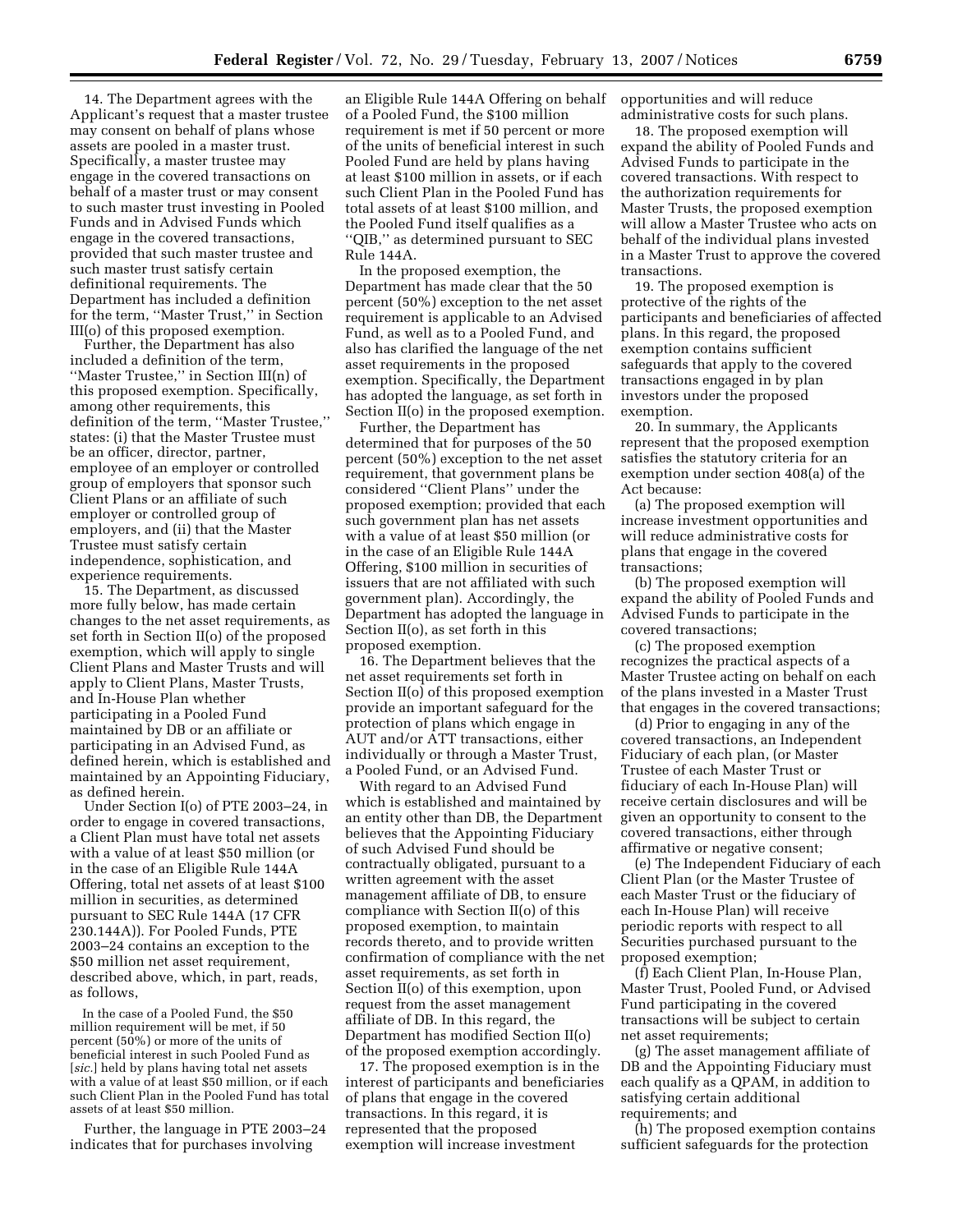of the rights of the participants and beneficiaries of affected plans.

Interested persons are referred to application number D–11324 on file with the Department for the complete discussion of the facts and representations of the Applicants relating to this proposed exemption.

Copies of all documents with respect to this proposed exemption and all documents relating to PTE 2003–24 are available for public inspection and may be obtained by interested persons from the Public Documents Room, Employee Benefits Security Administration, U.S. Department of Labor, Room N–1513, 200 Constitution Avenue, NW., Washington, DC 20210.

#### *Notice to Interested Persons*

The Applicants believe that the number of potentially affected plans is so large that notice by mailing is impracticable and inadequate. Accordingly, the only practical means of notifying such plans of this proposed exemption is by the publication of this Notice in the **Federal Register**. Comments and requests for a hearing must be received by the Department not later than 30 days from the date of publication of this Notice in the **Federal Register**.

**FOR FURTHER INFORMATION CONTACT:**  Angelena C. Le Blanc of the Department, telephone (202) 693–8540. (This is not a toll-free number).

**Kern County Electrical Pension Trust (the Pension Plan); Kern County Electrical Joint Apprenticeship and Training Trust (the Apprenticeship Plan); Kern County Electrical Health and Welfare Plan (the Welfare Plan) 4 and The International Brotherhood of Electrical Workers Local Union 428 (the Local Union), Located in Bakersfield, California** 

[Exemption Application Nos: D–11383; L– 11384; and D–11385]

# *Proposed Exemption*

The Department of Labor is considering granting an exemption under the authority of section 408(a) of the Act and section 4975(c)(2) of the Code and in accordance with procedures set forth in 29 CFR part 2570, subpart B (55 FR 32836, 32847, August 10, 1990).

#### Section I: Transactions

If the proposed exemption is granted: (a) the restrictions of sections 406(a)(1) (A) through (D), 406(b)(1), and

406(b)(2) of the Act and the sanctions resulting from the application of section 4975 of the Code, by reason of section  $4975(c)(1)$  (A) through (E)<sup>5</sup> shall not apply to the sale by the Pension Plan of a parcel of unimproved real property (Parcel #1) to the Local Union, a party in interest with respect to the Pension Plan; provided that the conditions in Section II (a), (d), (f), (h), and (i), as set forth below, are satisfied;

(b) the restrictions of sections 406(a)(1) (A) through (D), 406(b)(1), and 406(b)(2) of the Act and the sanctions resulting from the application of section 4975 of the Code, by reason of section  $4975(c)(1)$  (A) through (E) shall not apply to the sale to the Apprenticeship Plan by the Pension Plan of a parcel of unimproved real property (Parcel #2) which is adjacent to Parcel #1; provided that the conditions in Section II (b), (c),  $(e)$ ,  $(g)$ ,  $(h)$ ,  $(i)$ , and  $(j)$ , as set forth below, are satisfied; and

(c) the restrictions of sections 406(a)(1) (A) through (D), 406(b)(1), and 406(b)(2) of the Act and the sanctions resulting from the application of section 4975 of the Code, by reason of section  $4975(c)(1)$  (A) through (E) of the Act shall not apply to the lease (the Lease) by the Apprenticeship Plan of office space (the Premises) in a training facility (the Training Center) to be constructed by the Apprenticeship Plan on (Parcel #2) to Construction Benefits Administration, Inc. (CBA), a party in interest with respect to the Plans, as service provider, whose directors are also trustees of the Plans and officers of the Local Union; provided that the conditions in Section II (i), (k), (l), (m), (n), and (o), as set forth below, are satisfied.

#### Section II: Conditions

The relief proposed, herein, is conditioned upon the adherence to the material facts and representations set forth in the application files and upon compliance with the conditions, as set forth in this proposed exemption.

(a) The sale by the Pension Plan of Parcel #1 to the Local Union is a onetime transaction for cash;

(b) The sale by the Pension Plan of Parcel #2 to the Apprenticeship Plan is a one-time transaction for cash;

(c) An independent, qualified fiduciary (the I/F), acting on behalf of the Apprenticeship Plan:

(1) after negotiating, reviewing, and analyzing the terms of the purchase of Parcel #2, approves such purchase by the Apprenticeship Plan;

(2) after negotiating, reviewing, and analyzing the construction of the Training Center on Parcel #2, approves the construction of the Training Center by the Apprenticeship Plan;

(3) determines that the acquisition of Parcel #2 and the construction of the Training Center by the Apprenticeship Plan would be feasible, in the interest of, and protective of the Apprenticeship Plan and its participants and beneficiaries; and

(4) is responsible for monitoring compliance with the terms and condition of this exemption and the terms and conditions of the acquisition of Parcel #2 and the construction of the Training Center by the Apprenticeship Plan;

(d) The purchase price paid by the Local Union for Parcel #1 is equal to the fair market value of such parcel, as determined by an independent, qualified appraiser, as of the date of the sale;

(e) The purchase price paid by the Apprenticeship Plan for Parcel #2 is equal to the fair market value of such parcel, as determined by an independent, qualified appraiser, as of the date of the sale;

(f) The terms of the sale by the Pension Plan of Parcel #1 to the Local Union are no less favorable to the Pension Plan than terms negotiated under similar circumstances at arm's length with unrelated third parties;

(g) The terms of the sale by the Pension Plan of Parcel #2 to the Apprenticeship Plan are no less favorable to the Pension Plan and no less favorable to the Apprenticeship Plan than terms negotiated under similar circumstances at arm's length with unrelated third parties;

(h) The Plans will not provide any construction financing or permanent financing to the Local Union in connection with the acquisition by the Local Union of Parcel #1 and the construction of a building on Parcel #1 (the Union Building) by the Local Union, nor will the Pension Plan, the Welfare Plan, or the Local Union provide any construction financing or permanent financing to the Apprenticeship Plan in connection with the acquisition by the Apprenticeship Plan of Parcel #2 and the construction of the Training Center on Parcel #2 by the Apprenticeship Plan;

(i) The Plans will not pay any commissions, fees, or other similar payments to any party in connection with any of the subject transactions;

(j) The terms of any loan from an unrelated third party obtained by the Apprenticeship Plan for the purpose of acquiring Parcel #2 or constructing the

<sup>4</sup>The Apprenticeship Plan, the Pension Plan, and the Welfare Plan are, herein, collectively referred to as the Plans.

<sup>5</sup>For purposes of this proposed exemption, references to specific provisions of Title I of the Act, unless otherwise specified, refer also to the corresponding provisions of the Code.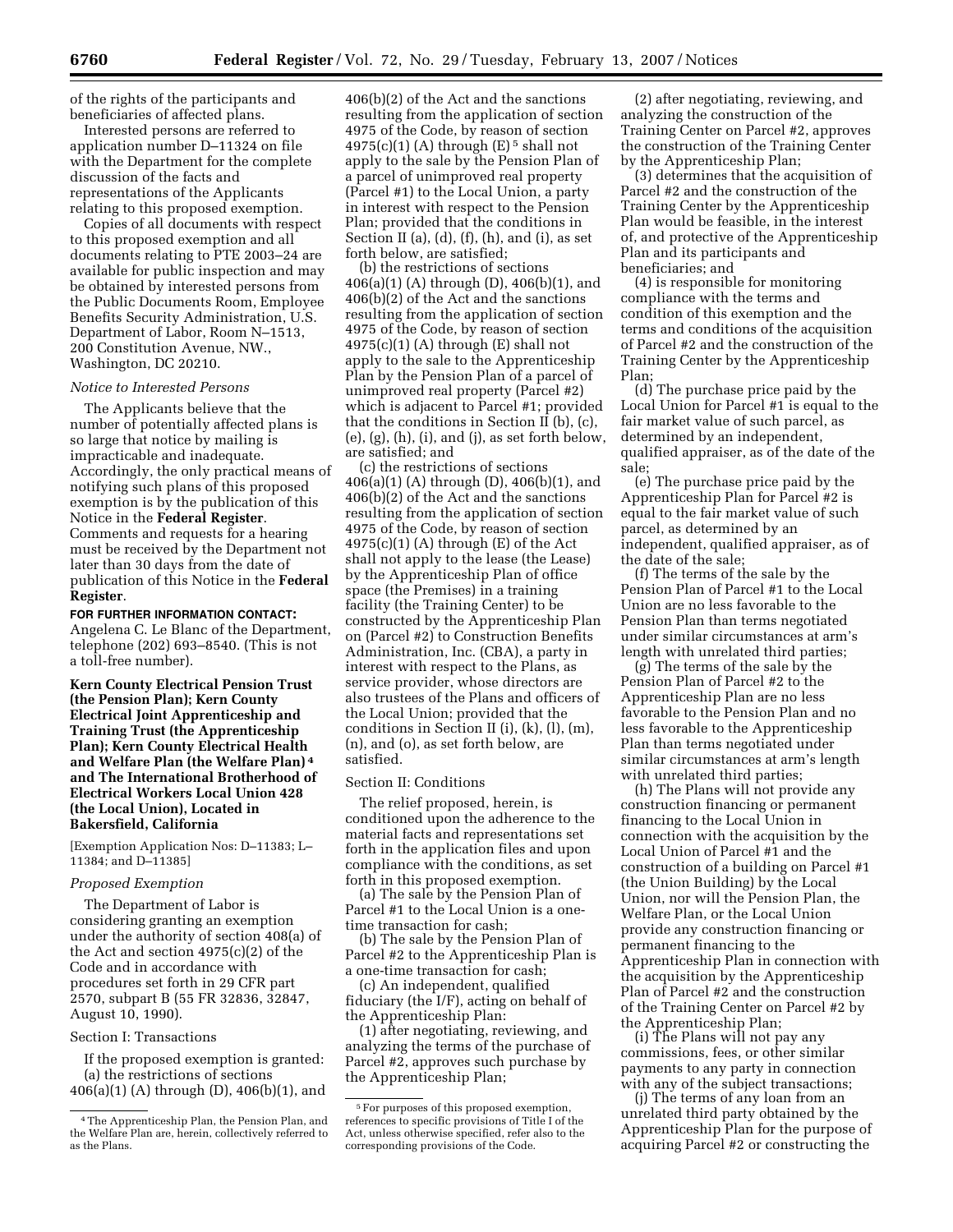Training Center provides recourse to such unrelated third party lender only against the Apprenticeship Plan's interest in Parcel #2 and not against the general assets of the Apprenticeship Plan;

(k) Prior to entering into the Lease, the I/F, acting on behalf of the Apprenticeship Plan, determines that the leasing transaction is feasible, in the interest of, and protective of the Apprenticeship Plan and its participants and beneficiaries; and approves the leasing transaction in accordance with the fiduciary provisions of the Act;

(l) Throughout the duration of the Lease, the I/F, acting on behalf of the Apprenticeship Plan, monitors compliance with the terms and conditions of the Lease, ensures that such terms and conditions are at all times satisfied, and is responsible for legally enforcing the payment of the rent and the proper performance by CBA under the terms of the Lease and for taking any and all steps necessary to ensure that the Apprenticeship Plan is protected, including but not limited to reviewing, negotiating, and approving the initial Lease and any amendment, renewal, or extension of such Lease;

(m) Under the provisions of the Lease, the leasing transaction is at all times on terms that are at least as favorable to the Apprenticeship Plan and to CBA, as terms that would have been negotiated under similar circumstances at arm's length with unrelated third parties;

(n) The rental rate under the terms of the initial Lease and under the terms of any amendment, renewal, or extension of the Lease, is adjusted at least every three (3) years in which such Lease is in effect, and the rental rate reflects the fair market rental value of the Premises, as determined by an independent, qualified appraiser; and

(o) Notwithstanding anything to the contrary in the Lease, the Apprenticeship Plan may at any time upon ninety (90) days prior written notice given to CBA, terminate the Lease and CBA's occupancy of the Premises, effective as of the date specified in such written notice, which date shall be at least ninety (90) days after the date such written notice is given to CBA.

## *Summary of Facts and Representations*

1. The Pension Plan, the Apprenticeship Plan, and the Welfare Plan are Taft-Hartley governed multiemployer plans established and maintained under a collective bargaining agreement between the Local Union and various electrical contractors who are members of the National Electrical Contractors Association, Bakersfield Chapter, Inc. (NECA).

2. The Pension Plan is a defined benefit pension plan located in Bakersfield, California. The Pension Plan was established in 1964. The Pension Plan has approximately 849 plan participants, both active and retired. As of April 2006, the Pension Plan had assets with a value of \$75,445,820. The fair market value of the Property which is the subject of this exemption constitutes 1.4 percent (1.4%) of the assets of the Pension Plan.

3. The Apprenticeship Plan is an employee welfare benefit plan located in Bakersfield, California. The Apprenticeship Plan was established in 1962. The Apprenticeship Plan is designed to provide programs to recruit and train electrical workers and to provide continuing education for journeymen.

It is represented that currently, the Apprenticeship Plan offers training to between 80 to 105 apprentices on an annual basis. The Apprenticeship Plan operates a five-year program for inside wiremen apprentices which is approved and regulated by the Division of Industrial Relations in the State of California. In addition, the Apprenticeship Plan also provides a three-year training program to apprentices in voice-data-video.

The Apprenticeship Plan also offers training to between 50 to 100 journeymen on an annual basis. In this regard, journeymen receive training in instrumentation, PLC, advanced motor controls, advanced conduit bending, National Electrical Code, certification prep classes, as well as OSHA training and welding from the Apprenticeship Plan.

As of April 30, 2006, the Apprenticeship Plan had assets with a value of \$2,762,025. The fair market value of Parcel #2, if acquired by the Apprenticeship Plan, would constitute approximately 9.29 percent (9.29%) of the assets of such plan. It is represented that the preliminary budget, including the cost of acquiring Parcel #2 and the cost of constructing the Training Center is \$2,143,400 dollars which amount would constitute approximately 77.6 percent (77.6%) of the assets of the Apprenticeship Plan.

4. The Welfare Plan is an employee welfare benefit plan located in Bakersfield, California. The Welfare Plan is designed to provide health and welfare benefits to participants. The Welfare Plan has approximately 406 plan participants. As of September 30, 2006, the Welfare Plan had assets with a value of \$2,452,435.

5. The Pension Plan is managed by a Board of Trustees (the Pension Board). The members of the Pension Board are

parties in interest and fiduciaries with respect to the Pension Plan, pursuant to section 3(14)(A) of the Act. The Pension Board consists of six (6) individuals with three (3) members selected by the Local Union and three (3) members selected by NECA.

The Apprenticeship Plan is managed by a Board of Trustees (the Apprenticeship Board). The members of the Apprenticeship Board are parties in interest and fiduciaries with respect to the Apprenticeship Plan, pursuant to section 3(14)(A) of the Act. The Apprenticeship Board consists of six (6) individuals with three (3) members selected by the Local Union and three (3) members selected by NECA.

The Welfare Plan is managed by a Board of Trustees (the Welfare Board). The members of the Welfare Board are parties in interest and fiduciaries with respect to the Welfare Plan, pursuant to section 3(14)(A) of the Act. The Welfare Board consists of six (6) individuals with three (3) members selected by the Local Union and three (3) members selected by NECA.

It is represented that the same six (6) individuals serve on the Pension Board, the Apprenticeship Board, and the Welfare Board. The members of the Pension Board, the Apprenticeship Board, and the Welfare Board that have been selected by NECA are James A. Chilko, Carl Jarrett, and Rodney Bailey. Mr. Chilko is employed by NECA and is the business director of the Pension Fund. Mr. Jarrett is a self-employed electrical contractor. Mr. Bailey is a non-bargaining participant in the Pension Plan and a self-employed electrical contractor.

The members of the Pension Board, the Apprenticeship Board, and the Welfare Board that have been selected by the Local Union are Don Rush, Danny Kane, and Jim S. Elrod. Mr. Kane, Mr. Elrod, and Mr. Rush are members of the Local Union and also participants in both the Pension Plan and the Apprenticeship Plan. Mr. Kane is an elected, paid official of the Local Union and serves in the capacity as business director. Mr. Elrod is the training director of the Apprenticeship Plan, President of the Local Union, and is employed by the Local Union as business agent. Mr. Rush is employed by various electrical contractors who are signatory to a collective bargaining agreement with the Local Union and works for an hourly wage in the trade.

6. The Local Union was chartered in 1903. It is represented that the Local Union currently has approximately 515 members. The members of the Local Union are covered by the Pension Plan, the Apprenticeship Plan, and the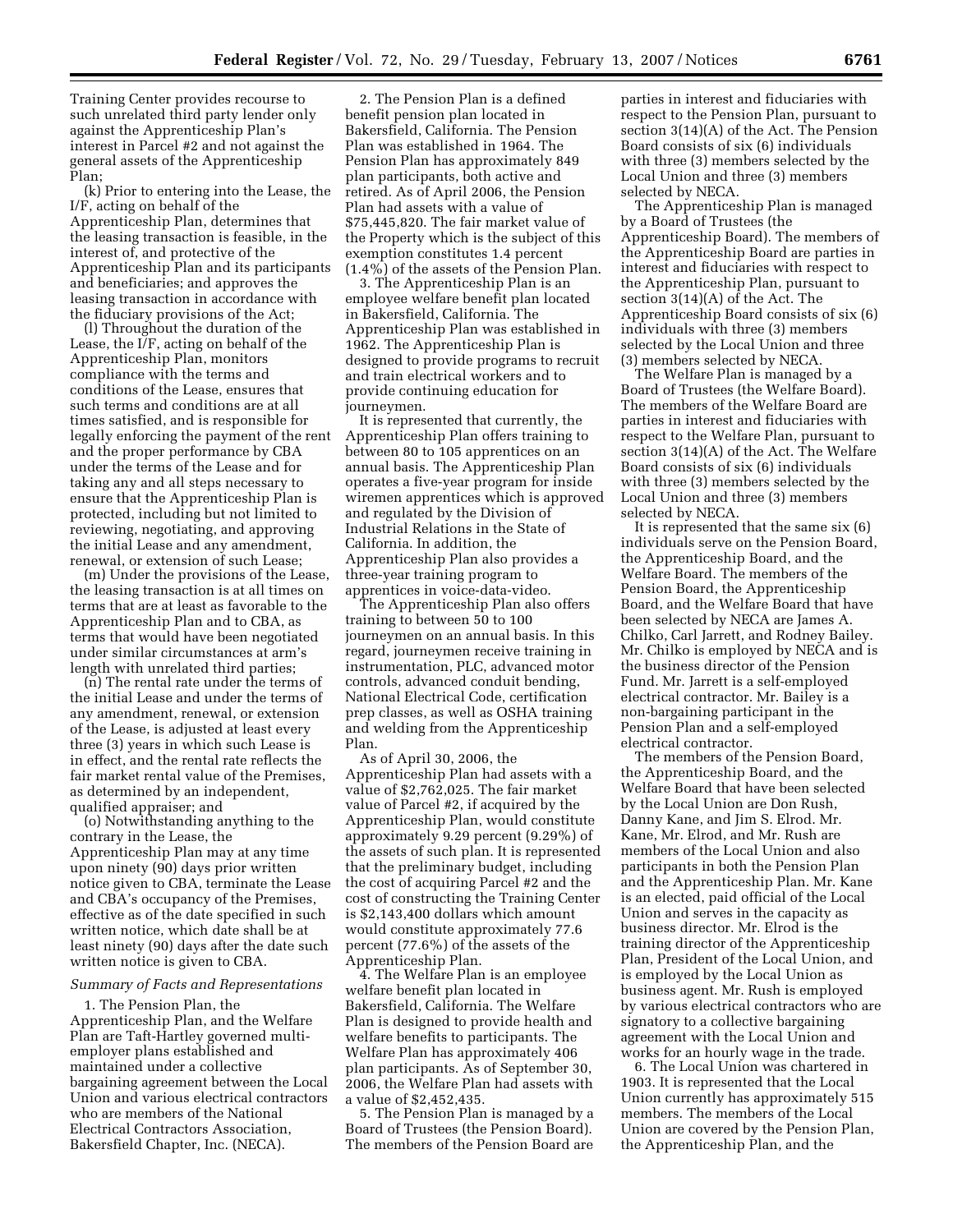Welfare Plan. As an employee organization any of whose members are covered by the Pension Plan, the Apprenticeship Plan, and the Welfare Plan, the Local Union is a party in interest with respect each of these Plans, pursuant to section 3(14)(D) of the Act.

The organizational structure of the Local Union is typical of most electrical unions. The business manager is elected by the general membership and functions as the CEO. The business manager appoints business agents to assist him in his duties. The President, Vice President, Recording Secretary, and Treasurer of the Local Union are also elected by the general membership along with an Executive Board. The Executive Board is composed of members of the Local Union. The Executive Board handles disciplinary matters, operations, and finances of the Local Union.

7. The Pension Plan owns real estate (the Property) located at the corner of Sillect Avenue and Arrow Street in an incorporated area of central Bakersfield, California, within the Rio Mirada Industrial Park (the Industrial Park). The Industrial Park totals approximately 120 acres. It is represented that the Industrial Park is approximately 80 percent (80%) to 85 percent (85%) built out. The size of the remaining parcels in the Industrial Park typically range from two (2) to fifteen (15) acres and are held by individual investors. Existing uses within the Industrial Park consist of light manufacturing, office-warehouse, and commercial office uses.

The Property which is the subject of this proposed exemption is vacant and unimproved. The Property is zoned for light manufacturing, professional office, and neighborhood commercial and general commercial uses in conformity with surrounding development.

The Property comprises an area of 7.95 acres. The Property originally comprised 29.04 acres and was purchased by the Pension Plan in August of 1988, at a price of \$1,581,772 from an unrelated third party. It is represented that since 1988 a majority of the Property has been sold to various unrelated third parties. It is represented that the Pension Plan now retains title to only 7.95 acres of the original 29.04 acres. It is represented that although the remaining portion of the Property has been actively marketed over the years, no dispositions have resulted.

8. The Pension Plan and the Local Union have requested an administrative exemption which would permit the Pension Plan to sell a portion of the Property (Parcel #1), consisting of 6.05 acres to the Local Union. It is anticipated that the Local Union will

construct the Union Building, consisting of a 10,000 square foot office building and meeting hall, on approximately 1.5 acres of the 6.05 acres of Parcel #1 to be acquired by the Local Union from the Pension Plan. The Local Union intends to hold the remaining 4.55 acres of Parcel #1 for investment purposes.

9. The Pension Plan and the Apprenticeship Plan have also requested an administrative exemption which would permit the Pension Plan to sell to the Apprenticeship Plan a portion of the Property (Parcel #2), consisting of 1.9 acres, of the remaining 7.95 acres of the Property owned by the Pension Plan. It is anticipated that the Apprenticeship Plan will build a new 15,000 square foot Training Center on Parcel #2.

As discussed more fully below, the aggregate fair market value of the entire 7.9 acre Property has been determined to be \$1,074,000. The Local Union will pay a purchase price for Parcel #1 of \$816,968 or \$3.10 per square foot. The Apprenticeship Plan will pay a purchase price for Parcel #2 of \$256,568 or \$3.10 per square foot. Based on these figures, it is represented that the Local Union and the Apprenticeship Plan will pay 76.2 percent (76.2%) and 23.8 percent (23.8%), respectively of the fair market value of the Property.

10. It is represented that the purchase price to be paid for Parcel #1 by the Local Union to the Pension Plan and the purchase price to be paid for Parcel #2 by the Apprenticeship Plan to the Pension Plan will be the fair market value of each such parcel, as determined by an independent, qualified appraiser, as of the date each of the proposed sale transactions is entered.

The application files contain an appraisal report, dated February 23, 2005, of the fair market value of a fee simple interest in the Property in ''as is'' condition. This appraisal report was prepared by Michael C. Burger (Mr. Burger), MAI, of Michael Burger & Associates in Bakersfield, California. Mr. Burger is qualified to appraise the Property in that since 1987 he has engaged in appraising all types of real estate, including single family homes, apartments, agricultural, commercial and industrial properties, and right-ofway properties. Mr. Burger holds an MAI designation from the Appraisal Institute. Mr. Burger is registered with the State of California, as a Certified General Real Estate Appraiser.

Mr. Burger is independent in that he has no present or prospective interest in the Property and no personal interest or bias with respect to the parties involved in the subject transactions. In addition, Mr. Burger's assignment and

compensation were not contingent upon developing or reporting a predetermined value or direction in value. Less than one percent (1%) of Mr. Burger's gross income is from business with the Union and the Plans.

In his February 23, 2005, appraisal report, Mr. Burger represents that he previously appraised the Property on December 31, 2001, for the Pension Plan. In narrating the marketing history of the Property, Mr. Burger states that the Property has been on and off the market within the last several years. In this regard, according to Mr. Burger, the Property was listed in January 28, 1998, for \$949,000 and was taken off the market in January 4, 1999. The Property was re-listed in October 14, 2000, for \$948,000. As of February 23, 2005, the Property was listed for \$1,250,000 or \$3.61 per square foot, which in the opinion of Mr. Burger was excessive.

After inspecting the Property, and based only on the sales comparison approach to value, Mr. Burger determined that, as of February 23, 2005, the fair market value of the Property was \$952,000 or \$2.75 per square foot. Subsequently, in a letter dated June 15, 2005, Mr. Burger updated the February 23, 2005, appraisal report of the fair market value of the Property, based on two (2) new comparable sales in the area. In this regard, as of June 15, 2005, Mr. Burger estimated that the fair market value of the Property was \$1,040,000 or \$3.00 per square foot.

11. It is represented that the proposed purchase of Parcel #1 by the Local Union and the proposed purchase of Parcel #2 by the Apprenticeship Plan are feasible in that each purchase will be a one-time transaction for cash. Further, neither the Pension Plan nor the Apprenticeship Plan will pay any commissions, sales fees, or other similar payments to any party in connection with the subject transactions.

12. It is represented that the proposed sale of the Property is in the interest of the participants and beneficiaries of the Pension Plan. In this regard, it is represented that the Pension Plan will benefit from additional cash proceeds from the sale of Parcel #1 to the Local Union and the sale of Parcel #2 to the Apprenticeship Plan. Further, the Pension Plan will be divesting itself of the Property which will reduce the percentage of the Pension Plan's portfolio dedicated to illiquid, undeveloped real estate. It is represented that such divestiture will help the Pension Plan meet its investment goals.

13. It is represented that the proposed purchase of Parcel #2 by the Apprenticeship Plan, the construction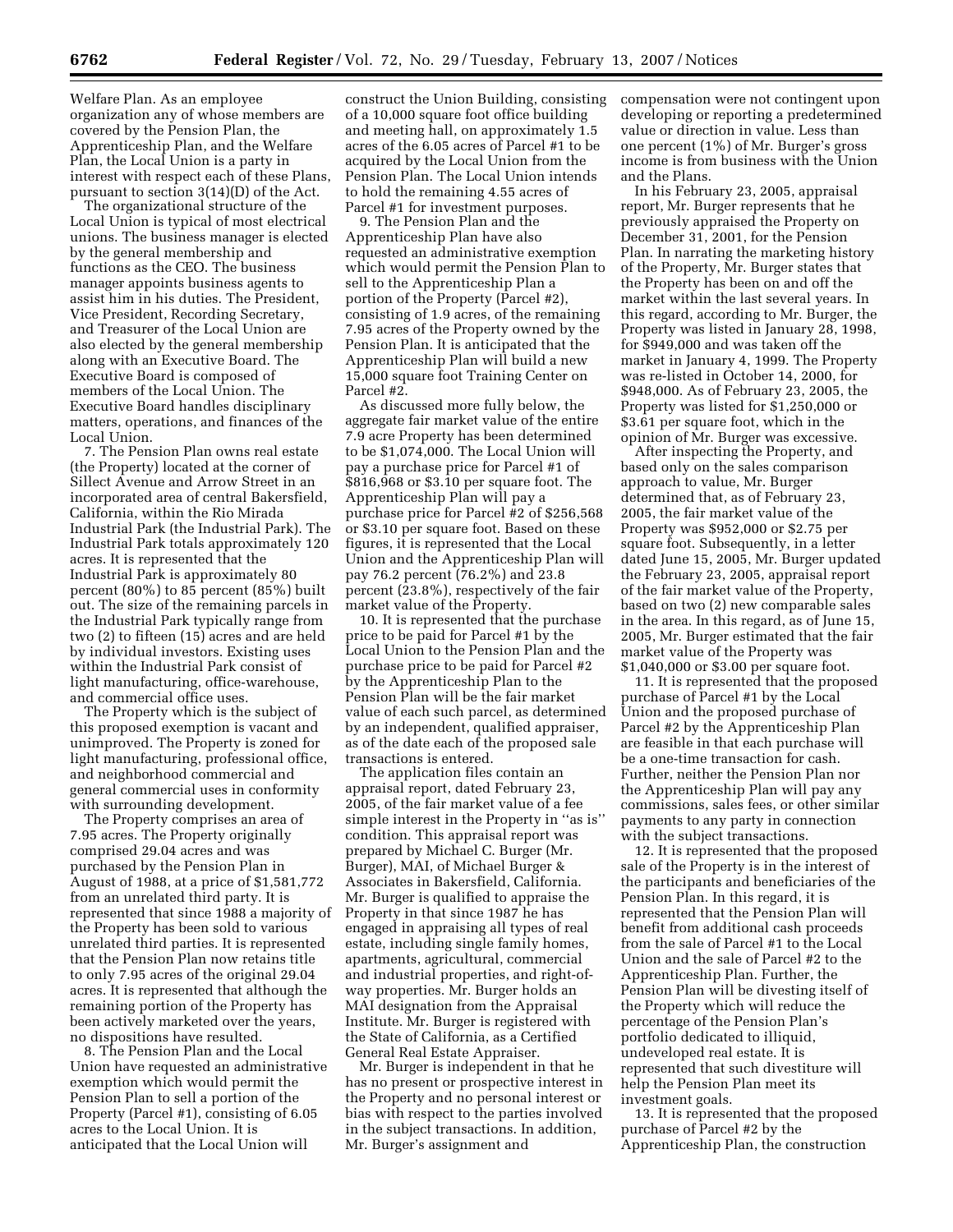of the Training Center, and the leasing of the Premises in the Training Center to CBA is protective of the Apprenticeship Plan, because American Realty Advisors (ARA) has been retained to serve as the I/F to act on behalf of the Apprenticeship Plan. In general, ARA, acting as the I/F, has acknowledged that it is acting as a fiduciary under the Act with regard to all decision making responsibility for the Apprenticeship Plan, including the purchase of Parcel #2, the development of Parcel #2, the construction of the Training Center on Parcel #2, and any leasing arrangements of space in such Training Center.

It is represented that ARA is qualified to serve as the I/F, in that since 1988 when it was founded, ARA has developed significant expertise in property acquisition and disposition, acting as an independent fiduciary on behalf of Taft-Hartley clients. Specifically, ARA represents that it has acted on behalf of more than 200 multiemployer clients and has been involved as the fiduciary investment manager under the Act in real estate transactions worth over \$3 billion. ARA assumes and acknowledges its status as a fiduciary for its plan clients, as defined in section 3(21)(A) of the Act. ARA has completed numerous assignments as a QPAM and satisfies all of the requirements of a QPAM, as defined in PTCE 84–14. In addition, ARA is a registered investment advisor with the Securities and Exchange Commission.

It is represented that ARA is independent in that it has no business or personal relationship with any of the parties to the subject transactions. In addition ARA is independent in that amounts paid or to be paid to ARA by the Apprenticeship Plan constitute less than one percent (1%) of ARA's gross annual revenues in the year that the subject transactions are entered.

With regard to the purchase of Parcel #2 by the Apprenticeship Plan, ARA evaluated the appraisal reports submitted by Mr. Burger, dated February 23, 2005, and June 15, 2005. In the opinion of ARA, given the fact that the Property is vacant land, Mr. Burger's use of only the sales comparable approach in arriving at the value of the Property in both appraisals is appropriate, as the cost and income approaches to value are not warranted for this type of real estate. It is represented by ARA that although Mr. Burger considered the entire site in the valuation, as opposed to only the portion of the Property to be purchased by the Apprenticeship Plan, uniform conditions exist throughout the site.

However, with regard to the February 23, 2005 appraisal report prepared by Mr. Burger, in the opinion of ARA, the sales price per square foot appears to be overstated in three of the five comparables, while in two of the five comparables the sales price per square foot appears to be understated. With regard to the updated appraisal report of June 15, 2005, prepared by Mr. Burger, ARA states that it is difficult to tell whether the comparable sales had closed at the prices stated in such report. In conclusion, ARA has determined that the fair market value of the Property, as of March 10, 2006, was \$1,074,000 or \$3.10 per square foot.

Included in its duties as the I/F, ARA is responsible for providing a written report to the Department. In preparing the written report for the Department, ARA represents that it: (a) Collected all available information from the Apprenticeship Plan, including financial information; (b) visited the Property, as well as visited the Apprenticeship Plan's existing training facility; (c) interviewed various individuals, including the training director of the Apprenticeship Plan, the business director of the Pension Fund, the business director of the Local Union, CBA, the Pension Plan's real estate broker, several other real estate brokers, and an attorney; (d) evaluated both of the appraisals reports prepared by Mr. Burger of the fair market value of the Property; (e) evaluated the real estate market to determine land values, rents, and values for comparable properties in the market; (f) evaluated the Property in terms of zoning, setback requirements, site coverage, covenants, conditions, and restrictions, access, and location for the purpose of assessing the value of the Property in relation to the needs of the Apprenticeship Plan; (g) reviewed all development drawings and documented discussions pertaining to the development of the Property; (h) derived a value for the Property on a per square foot basis; (i) evaluated the potential development costs of Parcel #2; (j) evaluated the development feasibility of Parcel #2; (k) evaluated the financial capacity of the Apprenticeship Plan to potentially acquire and proceed with the development of Parcel #2; (l) determined whether the proposed acquisition and development of Parcel #2 is in the best interests of the beneficiaries of the Apprenticeship Plan; (m) determined whether the proposed acquisition and development of Parcel #2 is feasible and protective of the Apprenticeship Plan; and (n) provided an opinion on whether the

Apprenticeship Plan should acquire and develop Parcel #2.

Further, ARA represents that it will perform the following tasks if the proposed exemption is granted: (a) Monitor the acquisition of Parcel #2 through completion; (b) engage, if necessary, a Phase I Environmental Site Assessment of Parcel #2; (c) engage, if necessary, a survey of Parcel #2; (d) obtain a preliminary title report for Parcel #2 with copies of all title exceptions; (e) evaluate any legal or title issues relating to Parcel #2; (f) review and evaluate any and all architectural drawings; and (g) review and evaluate all the financial statements of the Apprenticeship Plan on an ongoing basis through the development of Parcel #2. In addition, ARA represents that the sales contract will be made contingent upon obtaining a satisfactory Geotechnical Analysis of Parcel #2 which confirms the suitability of the soil for development.

14. In fullfilling its duties as the I/F, ARA evaluated the existing Apprenticeship Plan training facility to help ascertain the amount and type of space needed for the new Training Center. In this regard, ARA represents that the existing facility of the Apprenticeship Plan consists of two (2) buildings (Building A and Building B; collectively the Existing Buildings) located, respectively, at 401 and 325 19th Street in Bakersfield, California. Building A, constructed in 1967, contains approximately 4,500 square feet. Building B, constructed in 1962, contains approximately 4,300 square feet, for a combined total of 8,800 square feet.

ARA represents that the Existing Buildings are inadequate for the following reasons: (a) The Existing Buildings are functionally inadequate due to small classroom size and layout, given that training needs have changed over time; (b) the Existing Buildings are over 30 years old and exhibit major wear; (c) upgrading the Existing Buildings is not feasible due to the small size of the underlying land area and the functional obsolescence of the Existing Buildings; (d) the Existing Buildings have 28 parking spaces which are inadequate for the number of apprentices using such buildings, especially during times of outdoor training where a portion of the parking lot is occupied by a trailer that accommodates the training activities; (e) the classroom space in the Existing Buildings enables only a small number of students per class and also requires significant ''clean-up'' time to reorganize class materials at the end of every class; (f) there is limited shop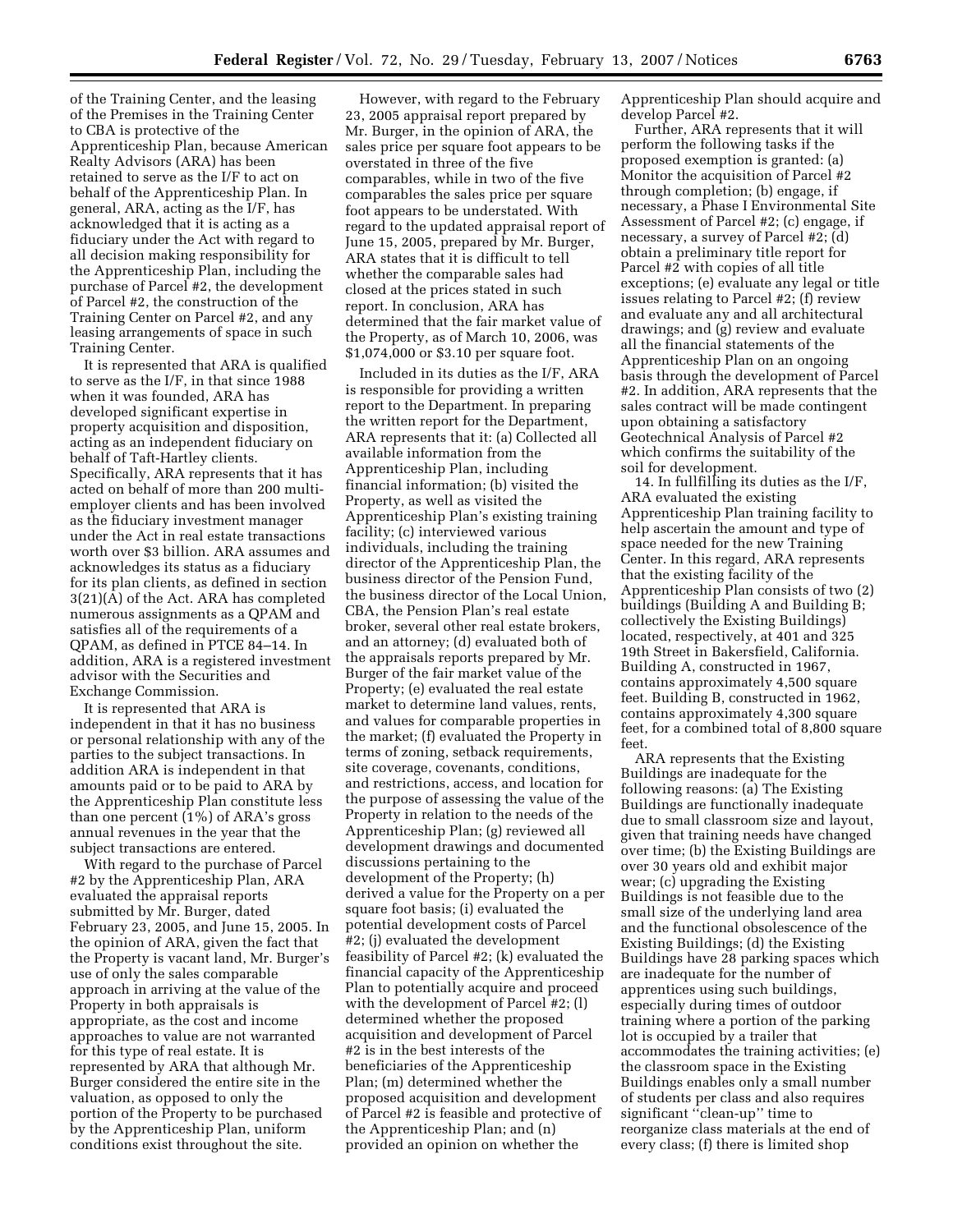space in the Existing Buildings, requiring daily that equipment used in certain activities must be moved to accommodate training with other equipment; (g) the Existing Buildings have inadquate ventilation and lack of air conditioning in the shop areas; (h) the Existing Buildings lack storage areas which results in equipment and learning materials being placed in any available open area, only to be moved to accommodate training; and (i) the location of the Existing Buildings is no longer as close to the pool of potential apprentices as such buildings once were.

The architectural firm of Ordiz Melby Architects Inc. has provided preliminary drawings containing options for the layout and design of the new Training Center to be constructed for the Apprenticeship Plan on Parcel #2. It is represented that no detailed drawings of such Training Center have been finalized due to the fact that ARA believes it is not in the best interest of the Apprenticeship Plan to expend significant additional costs prior to obtaining a final exemption.

ARA has also prepared a preliminary development budget for the new Training Center. ARA considered the cost of acquiring Parcel #2, as well as construction costs for the Training Center. In this regard, ARA has as a preliminary matter budgeted a total project cost of \$2,143,400 for the acquisition of Parcel #2 and the construction of the Training Center.

ARA has reviewed income statements for the Apprenticeship Plan for the past five years, as well as the most recent balance sheet, dated July 31, 2006. In the opinion of ARA the Apprenticeship Plan has sufficient assets to acquire Parcel #2 and to construct the new Training Center. In this regard, ARA represents that approximately \$2,500,000 of the total assets of the Apprenticeship Plan are being held in cash. ARA notes that the Apprenticeship Plan will obtain a cash inflow when the Existing Buildings are sold. In the opinion of ARA, a reasonable value estimate for both of the Existing Buildings ranges from \$300,000 to \$400,000 or \$35 to \$45 per square foot based on approximately 8,800 square feet.

ARA represents that net income of the Apprenticeship Plan for July 31, 2006, totaled approximately \$53,000 with year-to-date income of approximately \$133,000. Further, ARA represents that operating expenses for the Apprenticeship Plan totaled approximately \$33,000 for July 31, 2006, and \$241,000 year-to-date.

It is represented that labor and management agreed several years ago to an increased hourly assessment for the Apprenticeship Plan so that funds could be accumulated for the construction of the new Training Center. For this reason, a significant cash balance is being held by the Apprenticeship Plan. In the opinion of ARA, this balance is more than adequate to construct the new Training Center without the Apprenticeship Plan incurring any debt. Further, in the opinion of ARA, the hourly contributions are now far more than adequate to operate the Apprenticeship Plan. Further, according to ARA, the Apprenticeship Plan is expected to be in a solid financial footing even after investing the majority of its cash reserves in the new Training Center.

In summary, ARA collected, reviewed, and evaluated all available information on Parcel #2, financial information from the Apprenticeship Plan, market information pertaining to land and building values, as well as evaluated the Apprenticeship Plan's Existing Buildings and need for space. ARA also evaluated the potential development costs and feasibility of acquiring Parcel #2. ARA believes the purchase price of Parcel #2 is reflective of current market conditions and represents a fair market price. To maintain efficient operations while accommodating the growth of the Apprenticeship Plan, it is ARA's opinion that it is in the best interest of the Apprenticeship Plan and its participants and beneficiaries, to develop Parcel #2, since the transaction is reflective of the market and it is unlikely that a less costly and equally beneficial solution can be found. It is ARA's judgment that the acquisition of Parcel #2 and the construction of a Training Center would be beneficial to the participants and beneficiaries of the Apprenticeship Plan. ARA has determined that the development of Parcel #2 is within the financial capacity of the Apprenticeship Plan and would be protective of the Apprenticeship Plan in this regard. Accordingly, ARA recommends the acquisition and development of Parcel #2 and will oversee and monitor all aspects of the sale of Parcel #2 and the construction of the new Training Center.

15. It is represented that the proposed purchase of Parcel #2 and the development of Parcel #2 are in the interest of the Apprenticeship Plan. In this regard, it is represented that the Apprenticeship Plan will obtain additional space in the new Training Center for classroom and training facilities and will obtain room for

expansion in the future. In this regard, it is represented that the increase in population in the Bakersfield area of California and the need to train new technologies require an increased capacity in the Existing Buildings to accommodate the programs offered by the Apprenticeship Plan.

It is further represented that the Apprenticeship Plan will exercise control over the improvements, costs of operation, and maintenance of the Training Center to be constructed on Parcel #2. In this regard, it is represented that the new Training Center will incorporate underground conduit systems in shop areas to teach wire pulling. The new Training Center will have solar generating panels which will be used to teach solar installations. Car swipe access systems will be added in the new Training Center to teach new security technologies. In addition, various HVAC and lighting controls will be offered in order to teach new energy saving systems. Mock-ups of actual electrical installations and new shop space will be constructed in the Training Center and used for instructional purposes.

16. The applicants have requested an administrative exemption which would permit the Lease between the Apprenticeship Plan and CBA upon completion of construction of the Training Center. CBA (formerly, known as Kern County Electrical Workers Benefits Administration, Inc.) was established in 1977 from seed money from all three Plans, in the amount of \$5,000 from each of the Plans. It is represented that CBA is qualified under California law as a non-profit mutual benefit corporation, and as such has no shareholders. It is represented that CBA's only asset is office equipment.

The Board of Directors of CBA (the CBA Board) is composed of the same individuals who serve as trustees of the Pension Board, the Apprenticeship Board, and the Welfare Board. It is represented that the members of the CBA Board receive no compensation for their services.

CBA provides third party administrator services to each of the Plans, pursuant to separate written agreements containing identical provisions between each such plan and CBA.6 As a service provider to the

<sup>6</sup>The applicants rely on the relief provided by the statutory exemption, pursuant to section 408(b)(2) of the Act for the provision of services by CBA to the Plans. The Department, herein, is offering no view, as to whether the provisions of services rendered to the Plans by CBA is covered by the statutory exempetion provided in section 408(b)(2) of the Act and the Department's regulations, thereunder, pusuant to 29 CFR 2550.408b–2. Further, the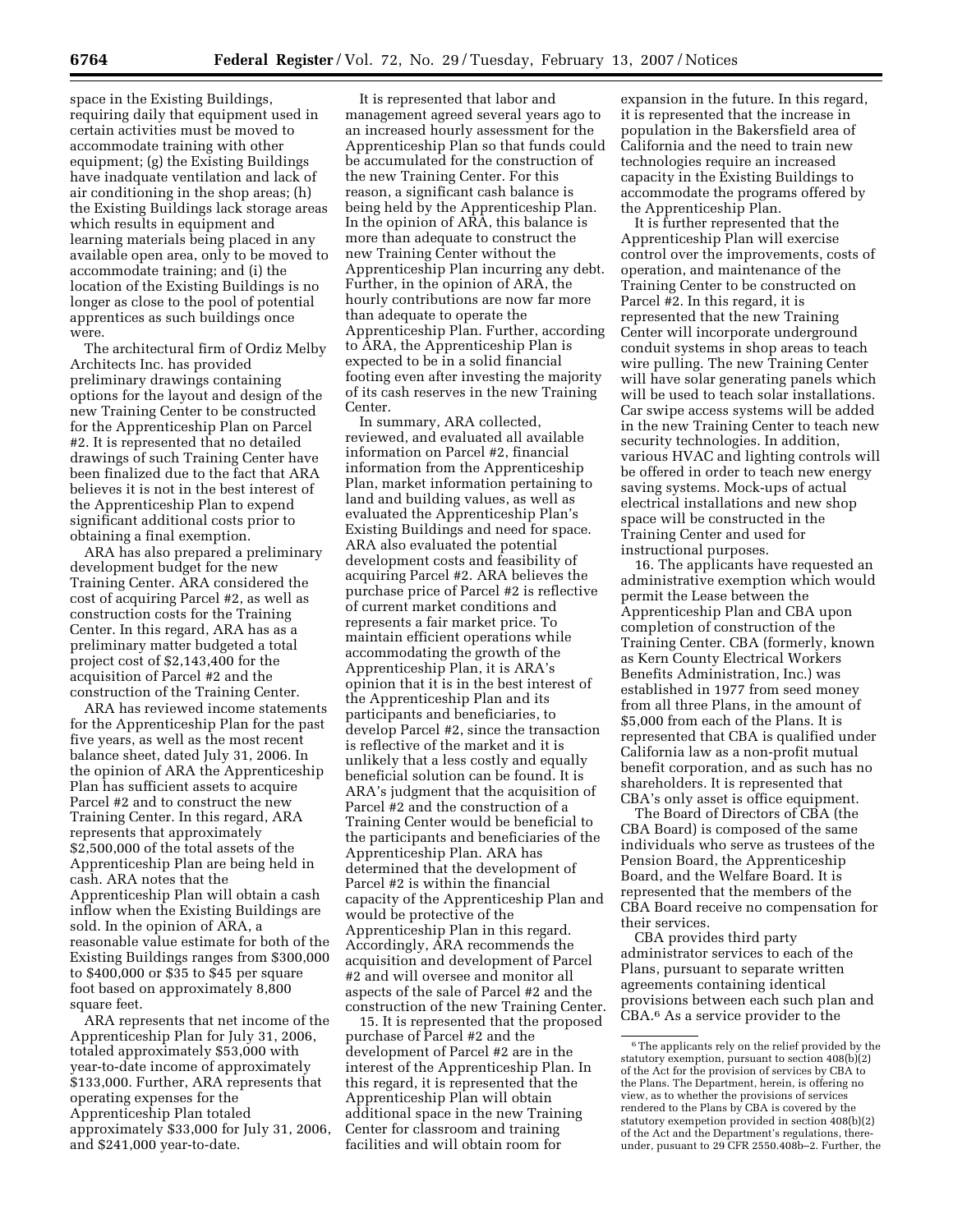Plans, CBA is a party in interest with respect to each of the Plans, pursuant to section 3(14)(B) of the Act.

CBA employs three (3) individuals to provide record keeping services and administrative services to each of the Plans. The wages of such employees are paid weekly from CBA's bank account. It is represented that the only source of income to CBA is through billing each of the Plans for services provided to each such plan. It is represented that CBA bills only actual expenses for operation and employee wages. The expenses are allocated to and paid by each of the Plans. It is represented that CBA performs cost accounting time studies quarterly to determine the percentage of the expenses to be charged to each of the Plans, based upon how much time is spent in any one quarter by the employees of CBA in providing services to each such plan. It is represented that currently the allocation of expenses is 41 percent (41%) to the Pension Plan, 19 percent (19%) to the Apprenticeship Plan, 40 percent (40%) to the Welfare Plan. The allocation of expenses to each of the Plans is reviewed by and must be approved by the auditor of such plan.

17. Although CBA presently leases office space from an unrelated third party, CBA desires to lease certain Premises in the new Training Center to facilitate the provision of services to the Plans in the new location.

It is represented that the Premises to be occupied by CBA will constitute approximately 350 to 450 rentable square feet of office space out of a total of 15,000 square feet of space in the Training Center. The Lease provisions include a three (3) year initial term that can be renewed for an additional term of three (3) years by both parties upon a ninety (90) days written notice. Under the provisions of the Lease, the leasing transaction will be on terms and at all times will remain on terms that are at least as favorable to the Apprenticeship Plan and to CBA, as terms that would have been negotiated under similar circumstances at arm's length with unrelated third parties. The rental rate under the terms of the Lease and under the terms of any amendment, renewal, or extension of the Lease will be adjusted at least every three (3) years in which the Lease is in effect. Further, the rental rate will reflect the fair market rental value of the Premises, as determined by an independent, qualified appraiser. Notwithstanding anything to the contrary in the Lease,

the Apprenticeship Plan may without penalty at any time upon ninety (90) days prior written notice given to CBA terminate the Lease and CBA's occupancy of the Premises, effective as of the date specified in such written notice, which date shall be at least ninety (90) days after the date such written notice is given to CBA.

It is represented that the Lease will be protective in that ARA, the I/F acting on behalf of the Apprenticeship Plan, will represent the interests of the Apprenticeship Plan, and will in accordance with the fiduciary provisions of the Act determine that the Lease is feasible, in the interest of, and protective of the Apprenticeship Plan. Specifically, prior to entering into the Lease, the terms of such Lease will be reviewed, negotiated, and approved by ARA. Further, ARA will monitor compliance with the terms of the Lease throughout the duration of the Lease and will be responsible for legally enforcing the proper performance under the terms of such Lease. Further, ARA will be responsible for reviewing, negotiating, approving, and monitoring the initial lease and any amendment, renewal, or extension of the Lease.

18. The applicants maintain that the proposed transactions are in the interest of the Plans. In this regard, it is represented that acquisition of Parcel #1 and construction by the Local Union the Union Building, the acquisition of Parcel #2 and construction of the Training Center by the Apprenticeship Plan on an adjacent site, and the leasing of the Premises in the Training Center to CBA will lend continuity of operation and training and consolidation of administration to the participants of the Apprenticeship Plan, as well as participants in the Pension Plan and the Welfare Plan. Specifically, the offices of the Local Union, the Pension Plan, the Apprenticeship Plan, CBA, and the Training Center will be consolidated in one location.

19. In summary, the applicants represent that the proposed transactions meet the statutory criteria for an exemption under section 408(a) of the Act because:

(a) The sale by the Pension Plan of Parcel #1 to the Local Union and the sale of Parcel #2 by the Pension Plan to the Apprenticeship Plan will be onetime transactions for cash;

(b) ARA, acting as the I/F on behalf of the Apprenticeship Plan, will negotiate, review, analyze, and approve the terms of the purchase of Parcel #2; the construction of the Training Center; and the Lease of the Premises to CBA.

(c) ARA will determine whether the acquisition of Parcel #2, the

construction of the Training Center, and the Lease of the Premises to CBA will be feasible, in the interest of, and protective of the participants and beneficiaries of the Apprenticeship Plan;

(d) ARA will be responsible for monitoring compliance with the terms and condition of this exemption and the terms and conditions of the acquisition of Parcel #2 by the Apprenticeship Plan, the construction of the Training Center, and the Lease of the Premises to CBA;

(e) The purchase price paid by the Local Union for Parcel #1 and the purchase price paid by the Apprenticeship Plan for Parcel #2 will be equal to the fair market value of each such parcel, as determined by an independent, qualified appraiser, as of the date of each sale;

(f) The terms of the sale by the Pension Plan of Parcel #1 to the Local Union and the sale by the Pension Plan of Parcel #2 to the Apprenticeship Plan will be no less favorable to the Pension Plan and the Apprenticeship Plan, respectively, than terms negotiated under similar circumstances at arm's length with unrelated third parties;

(g) The Plans will not provide any construction financing or permanent financing to the Local Union in connection with the acquisition by the Local Union of Parcel #1 and the construction of the Union Building, nor will the Pension Plan, the Welfare Plan, or the Local Union provide any construction financing or permanent financing to the Apprenticeship Plan in connection with the acquisition by the Apprenticeship Plan of Parcel #2 and the construction of the Training Center;

(h) The Plans will not pay any commissions, fees, or other similar payments to any party in connection with any of the subject transactions;

(i) The terms of any loan from an unrelated third party obtained by the Apprenticeship Plan for the purpose of acquiring Parcel #2 or constructing the Training Center will provide recourse to such unrelated third party lender only against the Apprenticeship Plan's interest in Parcel #2 and not against the general assets of the Apprenticeship Plan;

(j) the leasing transaction will be on terms and at all times remains on terms that are at least as favorable to the Apprenticeship Plan and to CBA, as terms that would have been negotiated under similar circumstances at arm's length with unrelated third parties;

(k) The rental rate under the terms of the Lease and under the terms of any amendment, renewal, or extension of the Lease will be adjusted at least every three (3) years in which the Lease is in

Department is not providing, herein, any relief with respect to the provision of services to the Plans by CBA.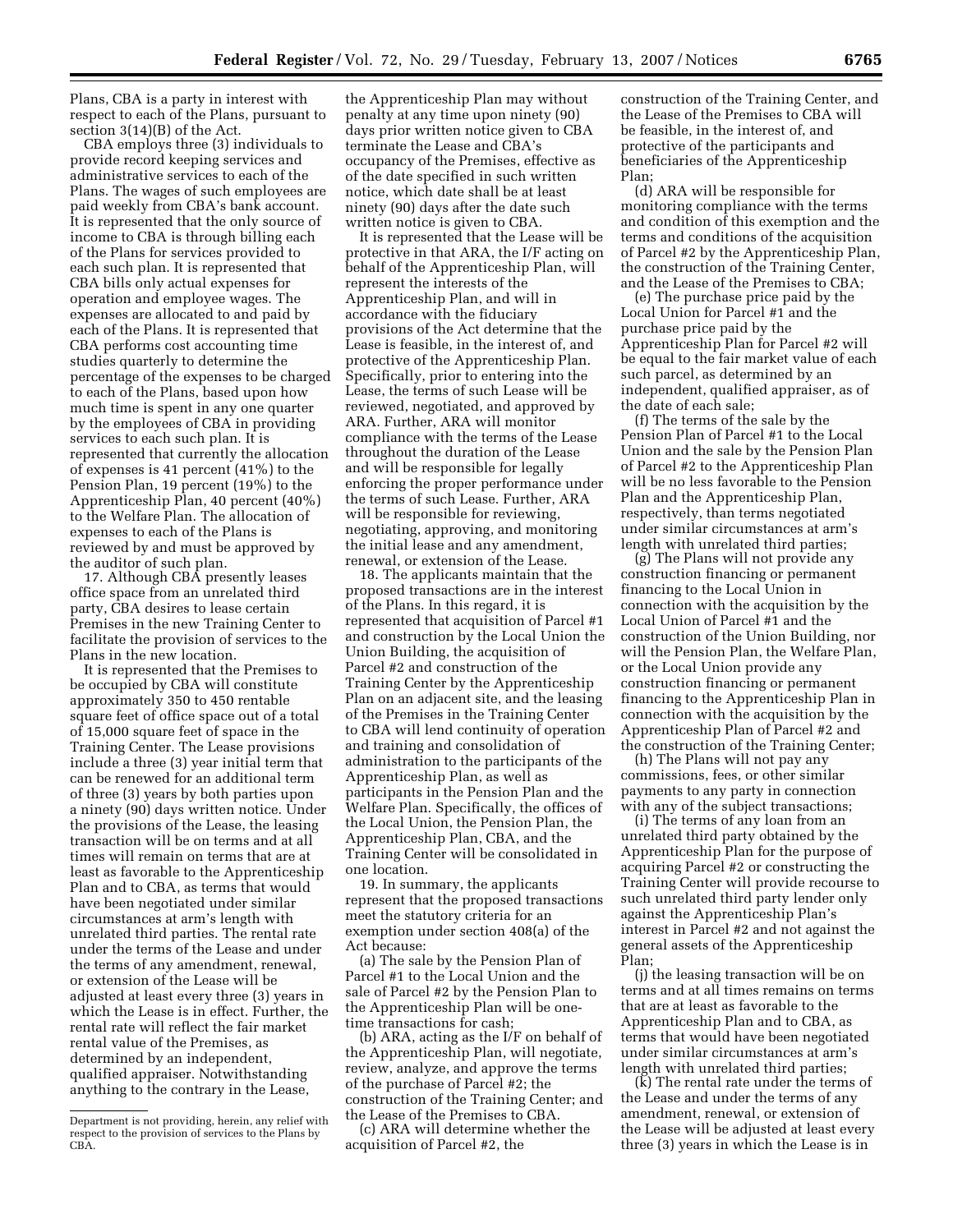effect and the rental rate will reflect the fair market rental value of the Premises, as determined by an independent, qualified appraiser; and

(m) Notwithstanding anything to the contrary in the Lease, the Apprenticeship Plan may without penalty at any time upon ninety (90) days prior written notice given to CBA terminate the Lease and CBA's occupancy of the Premises.

#### *Notice to Interested Persons*

Those persons who may be interested in the publication in the **Federal Register** of the Notice of Proposed Exemption (the Notice) include all contributing employers to the Pension Plan, the Apprenticeship Plan, and the Welfare Plan and all participants and beneficiaries of the Pension Plan, the Apprenticeship Plan, and the Welfare Plan.

It is represented that these several classes of interested persons will be notified of the publication of the Notice through different methods. In this regard, notification will be provided within 15 (15) calendar days of the date of publication of the Notice in the **Federal Register**, by posting at locations customarily used for notices regarding labor-management matters for review at the hiring hall and at the business office of the Local Union, at the office of the Apprenticeship Plan and at the Existing Buildings of the Apprenticeship Plan; at the administrative offices for the Pension Plan, Apprenticeship Plan, and the Welfare Plan, and at the offices of NECA. Such postings will contain a copy of the Notice, as it appears in the **Federal Register** on the date of publication, plus a copy of the supplemental statement (the Supplemental Statement), as required, pursuant to 29 CFR 2570.43(b)(2), which will advise interested persons of their right to comment and to request a hearing.

It is represented that notification will also be provided to all participants and beneficiaries of the Pension Plan, the Apprenticeship Plan, and the Welfare Plan by first class mail, within fifteen (15) calendar days of publication of the Notice in the **Federal Register**. Such mailing will contain a copy of the Notice, as it appears in the **Federal Register** on the date of publication, plus a copy of the Supplemental Statement, as required, pursuant to 29 CFR 2570.43(b)(2), which will advise all participants and beneficiaries of the Pension Plan, the Apprenticeship Plan, and the Welfare Plan of their right to comment and to request a hearing.

It is represented that notification will also be provided to all contributing

employers to the Pension Plan, the Apprenticeship Plan, and the Welfare Plan by first class mail. Such mailing will contain a copy of the Notice, as it appears in the **Federal Register** on the date of publication, plus a copy of the Supplemental Statement, as required, pursuant to 29 CFR 2570.43(b)(2), and a letter to such contributing employers requesting that the Notice and Supplemental Statement be posted immediately upon receipt in the locations within the principal places of employment of such contributing employers which are customarily used for notices regarding labor-management matters for review.

The Department must receive all written comments and requests for a hearing no later than thirty (30) days from the *later of:* (1) The date a copy of the Notice and a copy the Supplemental Statement are posted; or (2) the date of the mailing of a copy of the Notice and a copy of the Supplemental Statement to all contributing employers of the Pension Plan, the Apprenticeship Plan, and the Welfare Plan; or (3) the date of the mailing of a copy of the Notice and a copy of the Supplemental Statement to all participants and beneficiaries of the Pension Plan, the Apprenticeship Plan, and the Welfare Plan.

**FOR FURTHER INFORMATION CONTACT:**  Angelena C. Le Blanc of the Department, telephone (202) 693–8540 (This is not a toll-free number).

**OPET Health Care and Life Insurance Plans RM3A and RM5A (Together, the H&L Plans); and OPET Prescription Drug Plan RRx (Plan RRx; All Three Together, the Plans), Located in Portland, Oregon** 

[Application Nos. L–11302 and L–11303]

# *Proposed Exemption*

The Department is considering granting an exemption under the authority of section 408(a) of the Act and in accordance with the procedures set forth in 29 CFR part 2570, subpart B (55 FR 32836, 32847, August 10, 1990). If the exemption is granted, the restrictions of section 406(a) of the Act shall not apply to the purchase by the Plans' participants and beneficiaries of prescription drugs from the Labor Center Pharmacy (LCP), a party in interest with respect to the Plans, provided the following conditions are satisfied:

(a) The terms of the transactions are at least as favorable to the Plans as those the Plans could obtain in similar transactions with an unrelated party;

(b) any decisions by the Plans to enter into agreements governing the subject

purchases have been and will be made by Plan fiduciaries independent of LCP;

(c) at least 50% of the preferred providers participating in the Preferred Provider Network (PPN) involving LCP are unrelated to LCP or any other party in interest with respect to the Plans;

(d) LCP will be treated no differently than any other pharmacy participating in the PPN (e.g., subject to the same reimbursement rates and oversight as the other participating pharmacies); and

(e) the transactions are not part of an agreement, arrangement or understanding designed to benefit LCP or any other party in interest with respect to the Plans.

*Effective Date:* The proposed exemption, if granted, will be effective as of January 1, 2001.

#### *Summary of Facts and Representations*

1. The Plans are multi-employer welfare benefit plans. The H&L Plans have been in existence since July 1, 1982. Plan RRx has been in existence since May 1, 1978. The Plans provide health and welfare benefits, including prescription drug coverage, to eligible employees and their dependents. The Plans are directed by an eight person Board of Trustees. The four trustees representing labor are appointed by the participating unions, which are: (a) Teamsters Food Processors, Drivers, Warehousemen, and Helpers Local Union No. 670 (Teamsters Local 670); (b) Teamsters Dairy, Bakery and Food Processors, Industrial, Technical, and Automotive Local Union No. 305; (c) General Teamsters, Warehousemen, and Cannery Workers Local Union No. 556; and (d) Chauffeurs, Teamsters and Helpers Union No. 58. The four employer trustees are appointed by participating employers in the food processing industry. The Plans currently have approximately 2,700 participants and \$9.1 million in total assets.

2. Teamsters Local 670 Health Division Cannery Distributors Co., Inc. (the Health Division) is a taxable corporation that is wholly owned by Teamsters Local 670. The applicant represents that Teamsters Local 670 is a party in interest because it is an employee organization whose members participate in the Plans. The applicant represents that the Health Division is a party in interest with respect to the Plans because it is wholly owned by an employee organization whose members participate in the Plans. The Health Division operates the LCP.

3. Under the Plans, participants have three alternative ways to receive a prescription drug benefit. *One,* a participant may have a prescription filled at a non-participating pharmacy,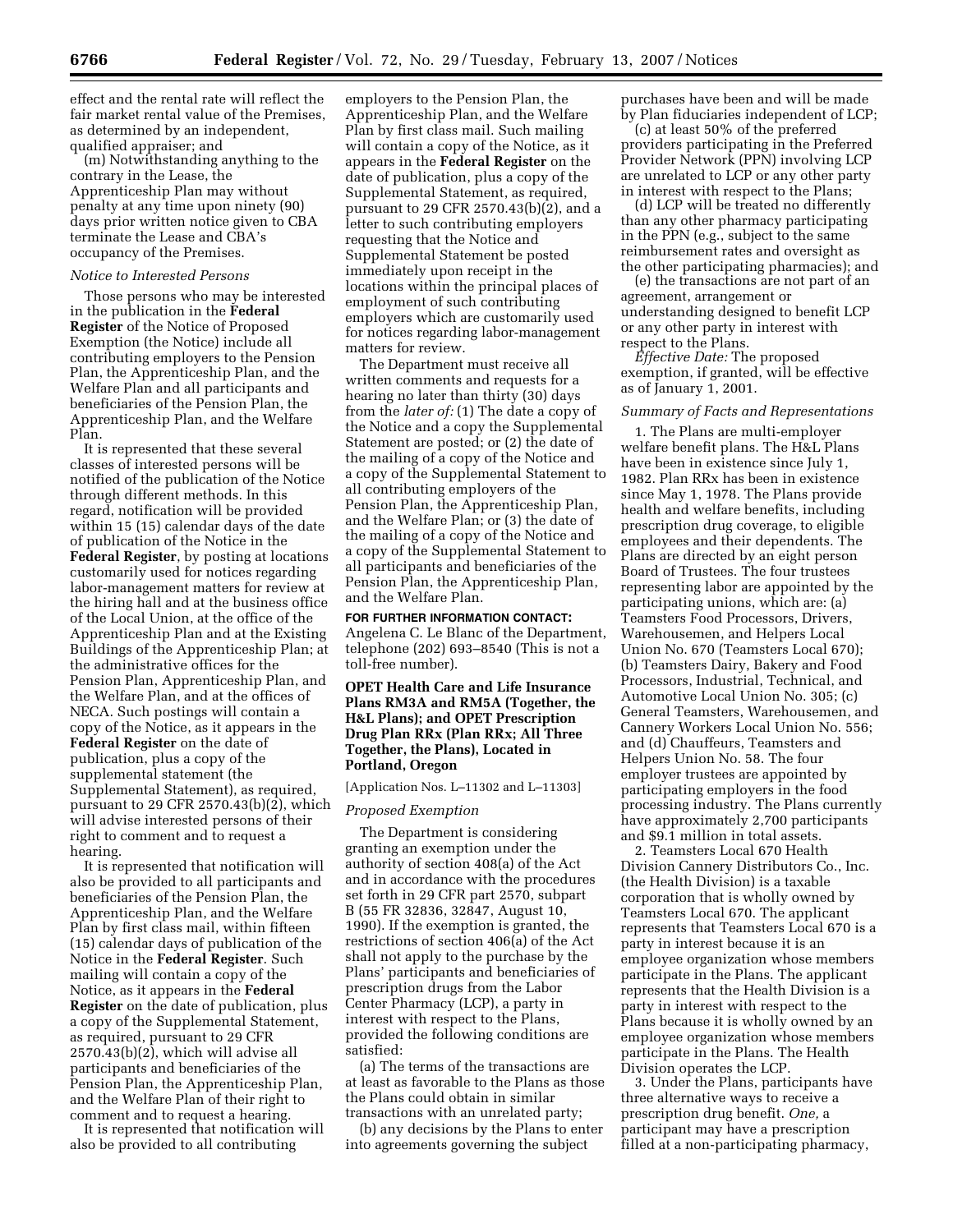pay the pharmacy the full charge at the time of dispensing, and then submit a claim to the claims administrator. The Plans would then reimburse the participant the lesser of: (a) 80% of the average wholesale price (AWP); or (b) the actual cost of the drug. *Two*, a participant in Tillamook, Oregon, may have a prescription filled at the local pharmacy, pay an amount up to the Plan's annual deductible to the pharmacy, and have any balance submitted to the claims administrator by the pharmacy for payment directly to the pharmacy. This special arrangement is designed to serve a group of participants who work at a local creamery in Tillamook, which is approximately 74 miles from the nearest preferred provider pharmacy. *Three*, a participant may have a prescription filled at any of the preferred provider pharmacies and pay a co-pay of \$16 for brand name drugs and \$6 for generic drugs.

4. Effective September 1, 1992, the trustees of the Plans implemented the Plans' first preferred provider network (PPN) for prescription drugs to manage prescription drug prices and costs, provide ready participant access to reliable pharmacy services and professional advice, and to minimize eligibility policing problems. The trustees had obtained opinion of ERISA counsel dated November 25, 1991 that such an arrangement would be permissible under the Act if, among other things, all amounts paid by the Plans to a union-sponsored pharmacy were reasonable, and all decisions made by the Plans to enter into agreements with party in interest pharmacies were made by fiduciaries independent of the party in interest. Despite the reliance by the trustees on the advice of ERISA counsel, the Department's San Francisco Regional Office determined that the subject transactions constituted prohibited transactions. Accordingly, the applicant has requested retroactive relief for the transactions described herein.

5. The trustees entered into agreements with four preferred provider pharmacies: The LCP in Salem, Oregon; Baker City Pill Box in Baker City, Oregon; Hi-School Pharmacy in Hood River, Oregon; and Safeway Pharmacy in The Dalles, Oregon. Each of the preferred provider pharmacies is located in an agricultural area where a significant number of the Plans' participants live and work. The LCP is operated by the Health Division, which is a party in interest with respect to the Plans. The other three pharmacies are not parties in interest, and the agreements were negotiated at arm's-

length. All four agreements are identical. The applicant represents that as of January 1, 2007, the Safeway Pharmacy in the Dalles, Oregon, has withdrawn from the PPN. The other three pharmacies, including the LCP, remain in the PPN.

6. The preferred provider pharmacies agree to provide prescription drugs to participants and beneficiaries in the Plans at a lower cost than they charge other purchasers in exchange for the potential to realize an expanded customer base due to their status as preferred provider pharmacies with respect to the Plans. The material terms of the agreements are:

(a) Participants and beneficiaries pay a \$6 co-payment for generic drugs and a \$16 co-payment for brand name drugs;

(b) The Pharmacy does not (and cannot) charge the participants and beneficiaries any amount in excess of the co-payment;

(c) The pharmacy must use its best efforts to provide generic drugs whenever legally possible, and must, when filling prescriptions, achieve a generic frequency rate of 20% or higher;

(d) OPET pays the pharmacy the lesser of:

(i) the actual dispensing cost to the pharmacy for the drug; or

(ii) a \$2 dispensing fee plus the following amount based on the AWP for the specified type of drug:

 $(A)$  for a generic drug, AWP minus 20%;

(B) for a brand name drug, AWP minus 12%.

(e) The pharmacy's billings to OPET must provide adequate information to enable OPET to monitor payments and generic frequency rates;

(f) The pharmacy must submit to an audit at the request of the OPET trustees; and

(g) The agreement may be terminated by either party without cause with 30 days advance written notice.

7. The applicant represents that OPET's reimbursement rates for the preferred pharmacies are reasonable and are consistent with the reimbursement rates that other similar plans are negotiating with their preferred provider pharmacies. OPET's consultant, Mr. Jackson A. Loos, Chief Consulting Officer—Health and Welfare, with the firm of Rael & Letson in Edmonds, Washington, has confirmed this representation.

8. The Plans seek to maximize the benefits that can be provided to participants and their beneficiaries. Reducing the costs paid by the Plans for prescription drugs assists the Plans in meeting this goal. In addition, the applicant represents that including the

LCP in the PPN provides substantial benefits to participants and beneficiaries, including:

(a) The claims administrator for the Plans maintains a claims processing office in the same office as the LCP, which means the LCP can immediately confirm the eligibility of participants and beneficiaries. Because the on-site claims analysts are familiar with the Plans, the LCP can direct the participant or beneficiary to the claims processing office for assistance in resolving any eligibility or coverage questions;

(b) The access mentioned in Paragraph (a), immediately above, is especially important because many participants speak Spanish as their first language and do not understand English. The on-site claims processing office is staffed with claims analysts who are familiar with the Plans, giving people ready access to people who are fluent in Spanish; and

(c) The LCP, like the other preferred provider pharmacies, agrees to process participants' prescriptions upon receiving from the individual a brief form setting forth information necessary to verify eligibility and the amount of co-payment prescribed by the Plans. Participants are required to pay only the co-payment in order to fill a prescription. Therefore, participants (most of whom have low incomes) do not have to pay the full cost of the prescriptions at the pharmacy and wait for later reimbursement from the Plans.

9. The applicant represents that at least 50% of the pharmacies in the PPN will be pharmacies that are not parties in interest with respect to the Plans. Currently, only one of the three preferred provider pharmacies is operated by a party in interest with respect to the Plans. All decisions made by the Plans with respect to the LCP have been made, and in the future will be made, only by trustees unrelated to the LCP, the Health Division, and Teamsters Local 670. In this regard, any trustee affiliated with the LCP, the Health Division, or Teamsters Local 670 will remove himself or herself from all consideration by the Plans whether or not to engage in any transaction with the Health Division and/or the LCP. Lastly, the applicant represents that the transactions between the Plans and the Health Division are not part of an agreement, arrangement or understanding designed to benefit a party in interest with respect to the Plans.

10. In summary, the applicant represents that the subject transactions satisfy the criteria contained in section 408(a) of the Act because: (a) The terms of the transactions are at least as